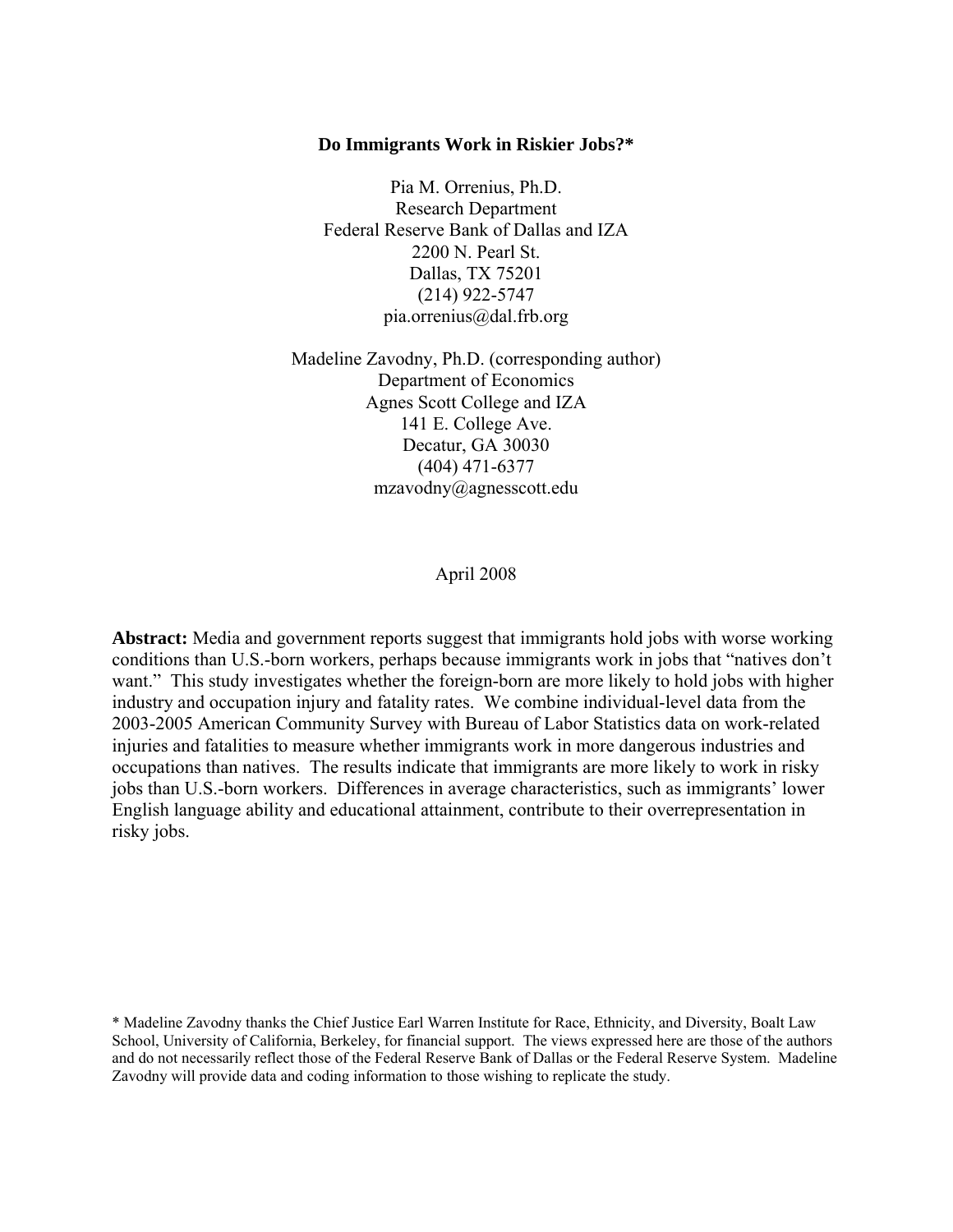#### **Do Immigrants Work in Riskier Jobs?**

Stylized facts suggest that the foreign-born are more likely to work in risky jobs than natives.<sup>1</sup> For example, immigrants are disproportionately employed in agriculture and construction, sectors with relatively high injury and fatality levels. And within those sectors, immigrants may be in riskier jobs or perform riskier tasks than natives. Anecdotal evidence supports this possibility. For example, 21 of 29 fatal construction accidents in New York City during a recent 12-month period involved workers who were immigrants or had limited English proficiency (Chan, 2006). Studies of immigrants doing reconstruction work in New Orleans after Hurricane Katrina suggest that large numbers of both documented and undocumented foreign-born workers were exposed to dangerous substances and conditions (Fletcher et al., 2006). Nationally, fatal work injuries among foreign-born Hispanic workers reached a series high in 2005 (Bureau of Labor Statistics, 2006), making this issue a pressing public policy concern. This study therefore examines whether immigrants are indeed more likely than natives to work in risky jobs, as measured by industry and occupation injury and fatality rates, and investigates the causes of any such differences.

## **Background**

 $\overline{a}$ 

 Stories of immigrants injured or killed while working in dangerous jobs abound. Dramatic recent examples include: Two Ecuadorian brothers who worked as window washers in New York fell 47 stories when their scaffolding collapsed. One died and the other was gravely injured. A migrant farm worker died of heat stroke after picking tobacco in 110 degree weather in North Carolina. His internal body temperature was recorded at 108 degrees. A 14-year-old

 $1$  We use the terms immigrant and foreign-born interchangeably here to refer to all individuals born outside the U.S. to parents who are not U.S. citizens except when distinguishing between illegal (undocumented) immigrants and other immigrants.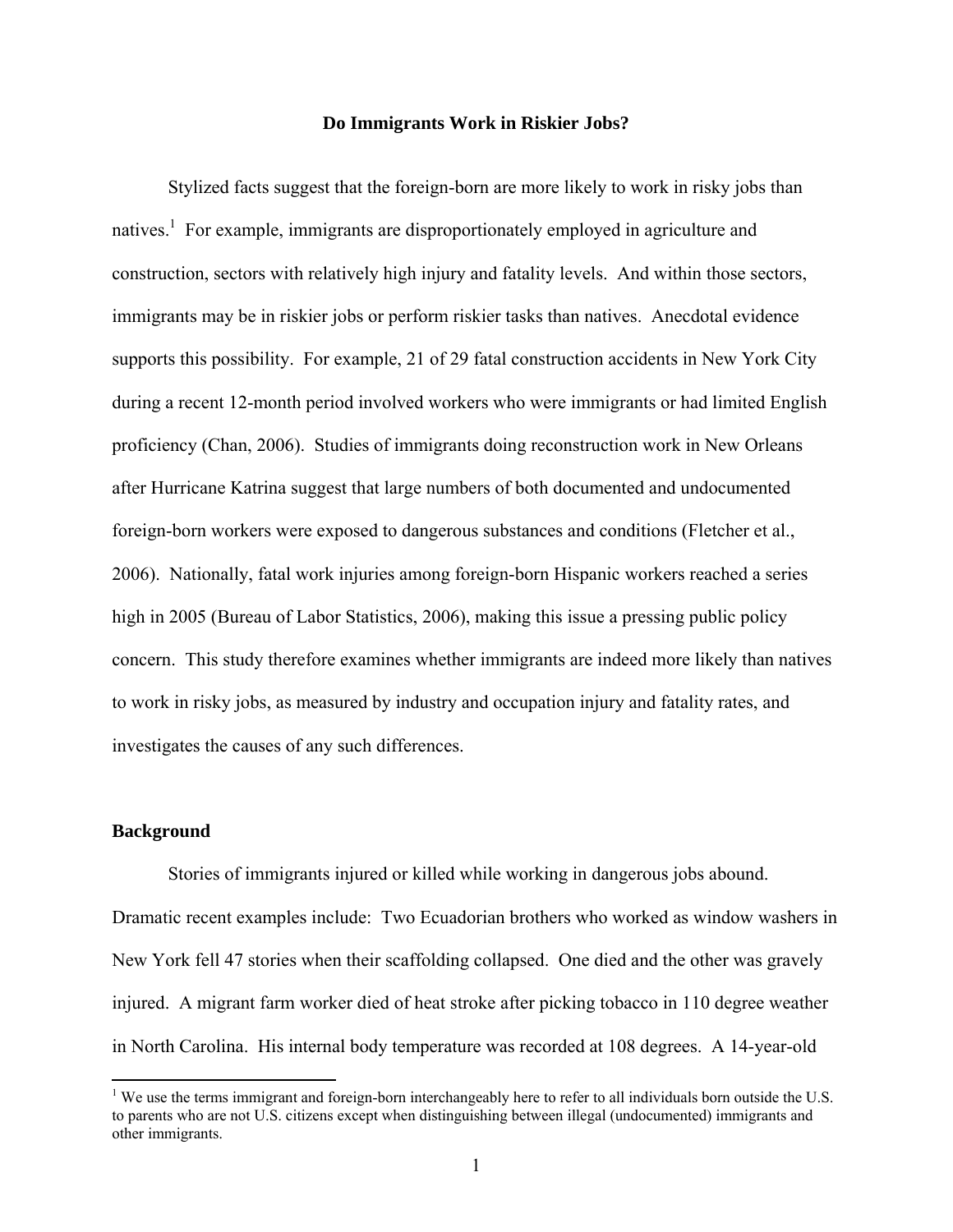undocumented worker was partially decapitated and crushed by machinery in a plant in Tennessee. The youth, who had presented forged documents indicating that he was 19 years old, had received no safety training. Over 3000 foreign-born workers were murdered on the job between 1992 and 2005, making homicide the leading cause of workplace fatalities among immigrants.<sup>2</sup>

 From a theoretical perspective, there are several reasons why immigrants might hold riskier jobs than natives. First, immigrants might have different perceptions or knowledge of job risks than natives. Immigrants may perceive work-related risks differently than natives because job conditions in the U.S. may be less risky than those in some developing countries, for example. Immigrants might therefore be more willing than natives to take risky jobs because they do not perceive them as particularly dangerous. Research has not explicitly examined this hypothesis.

 In addition, lower levels of education, social capital, and English ability may lead to immigrants' having less information about job risks. Sandy and Elliott (1996) and Bender, Mridha, and Peoples (2006) note that employers may understate workplace risks to workers; this understatement may occur more among employers who hire immigrants, either intentionally or because of communication difficulties with immigrants who speak a different language. About 32% of foreign-born adults (aged 25 and older) in the U.S. do not have a high school diploma or equivalent, compared with 11% of natives (Census Bureau, 2006), and about 83% of immigrants speak a language other than English at home, with 35% of those reporting speaking English not well or not at all (Grieco, 2003). These lower average levels of education and English ability could result in immigrants being less able to understand job risks.

 $2^2$  The anecdotes and statistics in this paragraph are compiled from the NIOSH Traumatic Occupational Injuries website (http://www.cdc.gov/niosh/injury/traumahispanicface.html), the *New York Times* (December 9, 2007), and the *Chicago Tribune* (October 8, 2006).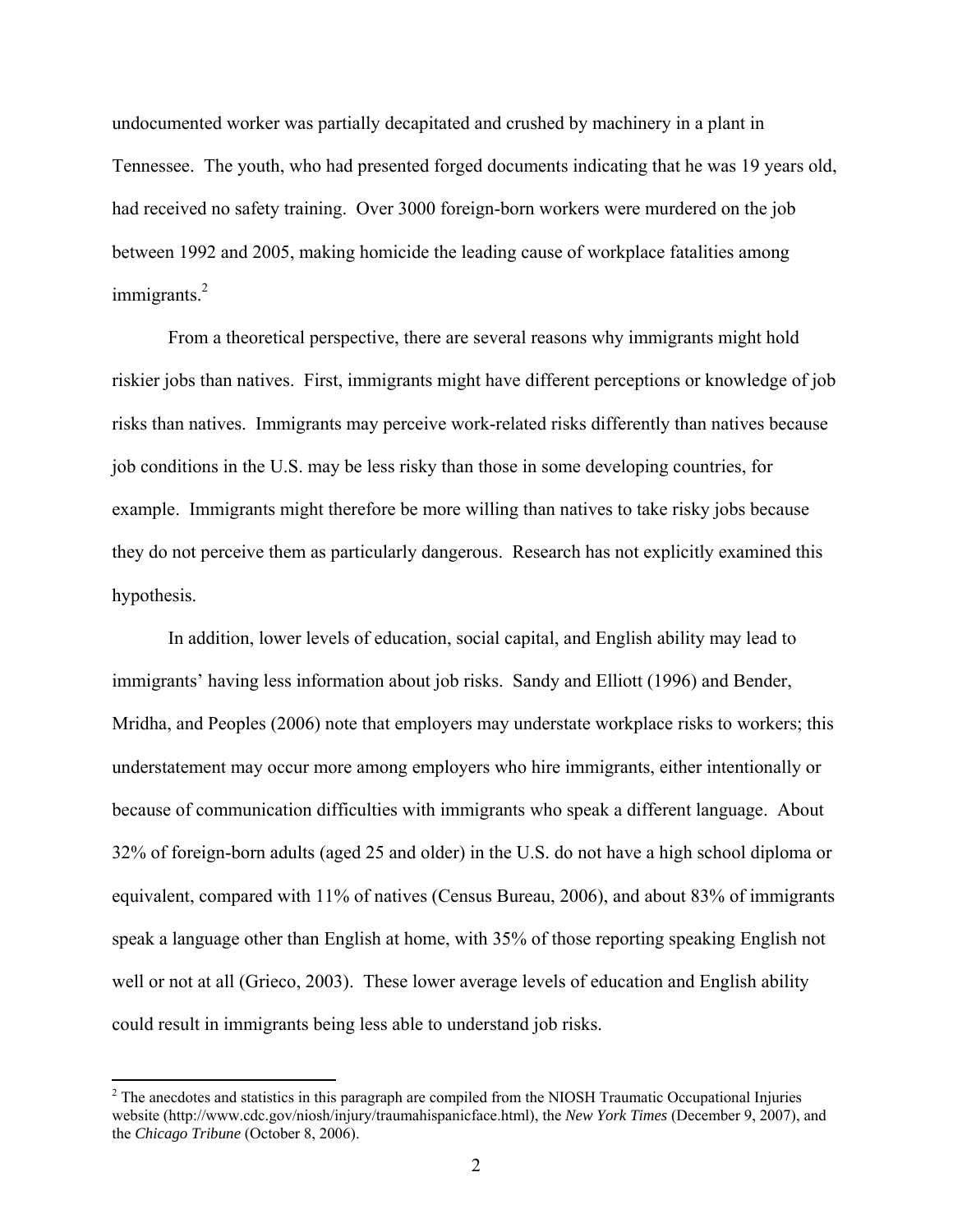Immigrants may also end up in riskier jobs because they lack legal documents. A survey of immigrants in Chicago concluded that undocumented immigrants are more likely than legal immigrants to say that their working conditions are unsafe (Mehta et al., 2002). Previous research also indicates that undocumented immigrants are generally a complement to natives rather than a substitute, indicating that undocumented immigrants and natives work in different jobs (Bean, Lowell, and Taylor, 1988). Undocumented immigrants are particularly overrepresented in agricultural, cleaning, construction, and food preparation jobs (Passel, 2006), which involve more dangers than typical white-collar jobs. Undocumented workers working in the meat and poultry industries hold the "most dangerous factory jobs" in America and are subject to many abuses from their employers (Compa and Fellner, 2005: A19). Workers in meatpacking and poultry processing jobs experience cuts, carpel tunnel syndrome, skin diseases, amputations, and even death.

Even if immigrants and natives had similar knowledge about job risks and the same legal status, immigrants might still occupy riskier jobs than natives because of differences in risk preferences or income. Immigrants may be more willing to take risky jobs because they tend to have lower incomes and less wealth than natives. Job amenities, including workplace safety, are usually viewed as a normal good, for which quantity demanded increases with wealth (Viscusi, 1978). Because immigrants have less wealth than natives, on average (Cobb-Clark and Hildebrand, 2006), they "buy" lower levels of job amenities. In other words, immigrants may be more willing than natives to trade off higher wages for worse conditions.<sup>3</sup> In addition, Berger

 $\overline{a}$ 

<sup>&</sup>lt;sup>3</sup> This assumes that riskier jobs pay more, which is generally true for jobs with higher fatalities rates but not for jobs with higher injury rates, as noted by Rosen (1986), Smith (1979), and Viscusi (1993).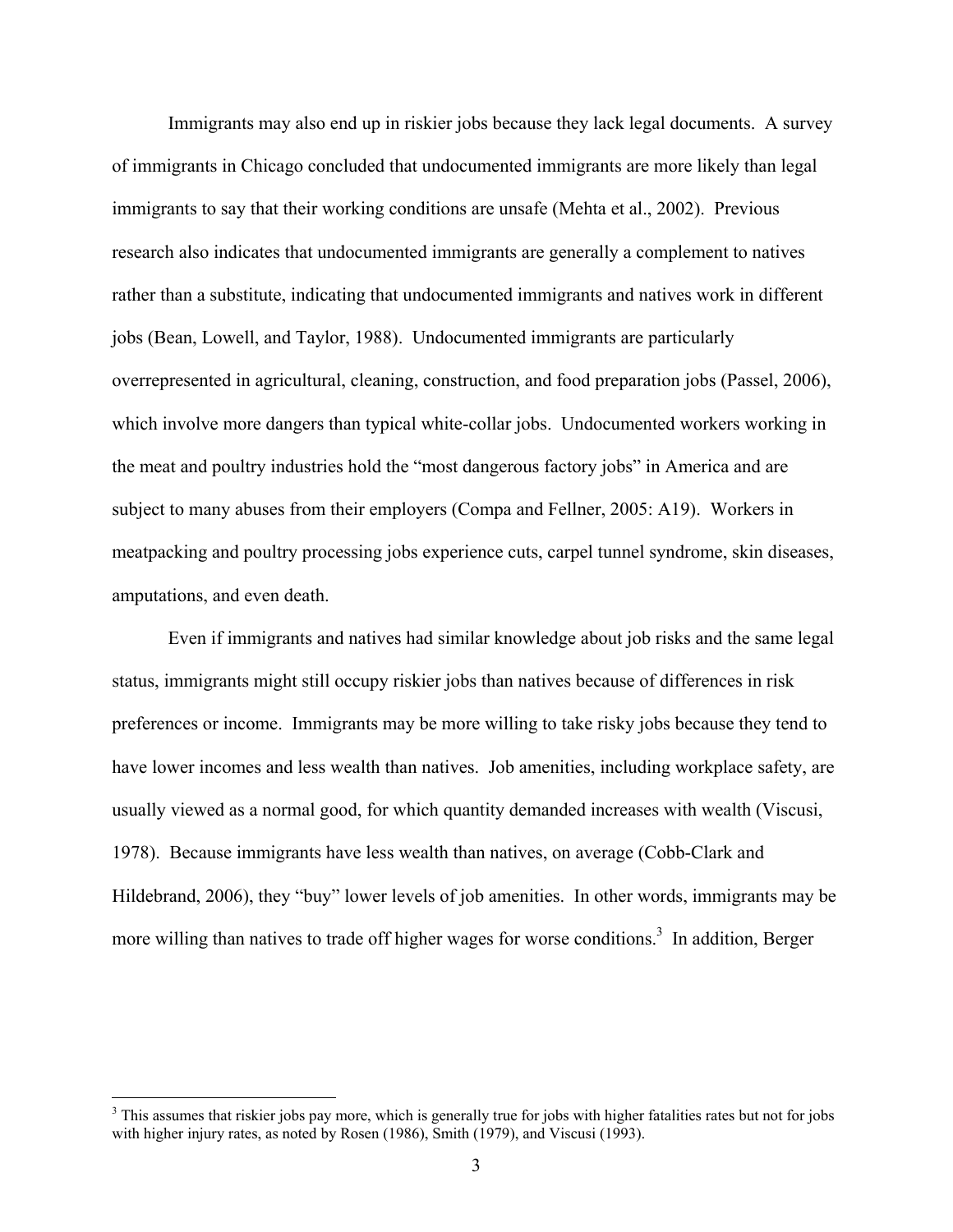and Gabriel (1991) point out that immigrants may be less risk averse than natives, as evidenced by the fact that they were willing to take on the risk of migrating to the U.S. $4$ 

The "healthy immigrant effect" also might result in immigrants holding riskier jobs than natives. It is widely documented that upon arrival immigrants tend to be healthier than natives, although this health advantage dissipates over time (Antecol and Bedard, 2006, and references therein). Immigrants therefore might hold more physically strenuous jobs than natives, resulting in them being exposed to more workplace risks.

Despite media reports, anecdotal evidence, and theoretical implications that immigrants work under more hazardous conditions, previous research that combines the distribution of workers across industries with industry-level fatality or injury rates has not found that immigrants work in riskier jobs than natives. Using data from the 1980 Census combined with industry fatality data, Berger and Gabriel (1991) find that immigrants are employed in industries with lower average fatality rates. Hamermesh (1998) similarly combines 1991 Current Population Survey data with industry injury rates. He reports that immigrants are not more likely than white natives to work in industries with higher injury rates whereas black natives are more likely to work in such industries.

More recent studies that directly examine work-related deaths reach the opposite conclusion. An analysis of work-related fatalities data for the period 1996-2001 by Loh and Richardson (2004) indicates that work-related fatality rates are higher among the foreign-born than among natives, with fatalities particularly high among immigrants from Mexico. Supporting this conclusion, Richardson, Ruser, and Suarez (2003) note that foreign-born Hispanic workers had higher fatality rates during 1995-2000 than both Hispanic and non-

<sup>&</sup>lt;sup>4</sup> However, Bonin et al. (2008) show that—controlling for age, education, and the like—foreign nationals living in Germany but born abroad self-report lower willingness to take risks, including with regard to career, than German nationals or foreign nationals living in Germany who were born in Germany. Bonin et al. (2006) report that the immigrant-native gap in risk proclivity shrinks as immigrants assimilate into German society.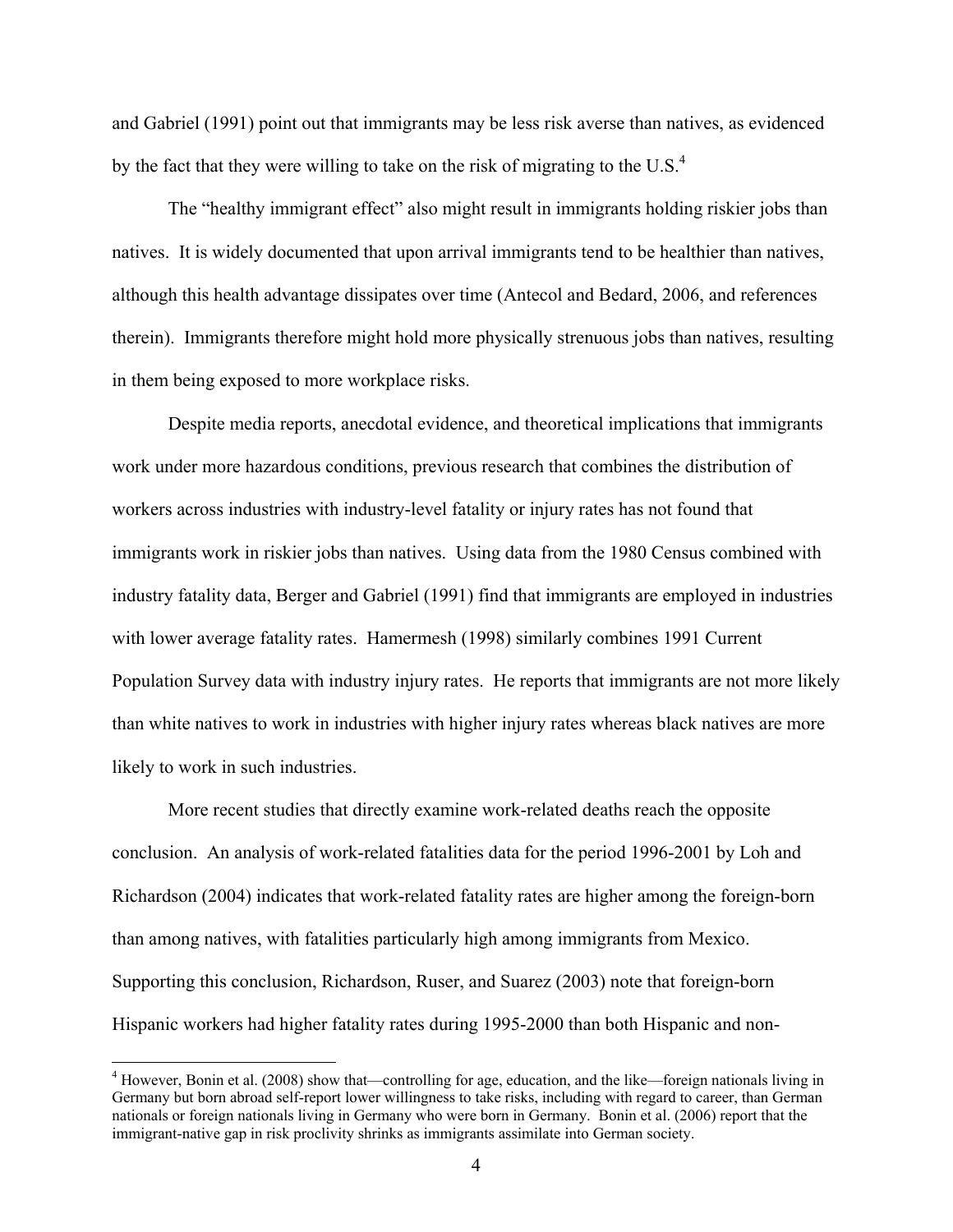Hispanic native-born workers. The higher fatality rate among foreign-born Hispanics mainly arises from their disproportionate employment in construction and agriculture, industries with relatively high fatality rates. Death rates due to workplace homicides are also higher among the foreign-born, particularly among Asians (because of robberies at retail stores), than among natives (Sincavage, 2005).

The divergent conclusions reached by previous studies could be due to methodological differences. Hamermesh (1998) and Berger and Gabriel (1991) merge industry injury and fatality rates with individual level-data and control for observable characteristics. Loh and Richardson (2004) and Richardson, Ruser, and Suarez (2003), in contrast, simply report the number of work-related deaths per worker and do not control for differences in characteristics between immigrants and natives. Immigrants might work in industries with lower fatality rates but be more likely to experience fatalities within industries, resulting in higher overall fatality rates for immigrants. Alternatively, differences in characteristics between immigrants and natives may account for the varying findings. Immigrants may work in less risky jobs than natives with similar ages and education levels, but work in riskier jobs than the average native.

Changes over time are another potential explanation for the differing conclusions reached by previous research. Immigrants might work in riskier jobs more now than previously. Potential explanations for a relative increase in immigrants' job risk include a decline in average human capital among immigrants and crowding of immigrants into riskier jobs as the immigrant population has risen over time. In addition, conditions may have deteriorated over time in jobs that primarily employ immigrants as the number of immigrants has risen in the U.S.

To explore whether immigrants hold riskier jobs than natives, we combine data on the distribution of foreign- and native-born workers across industries and occupations with industryand occupation-level data on work-related injuries and fatalities in the U.S. during 2003-2005.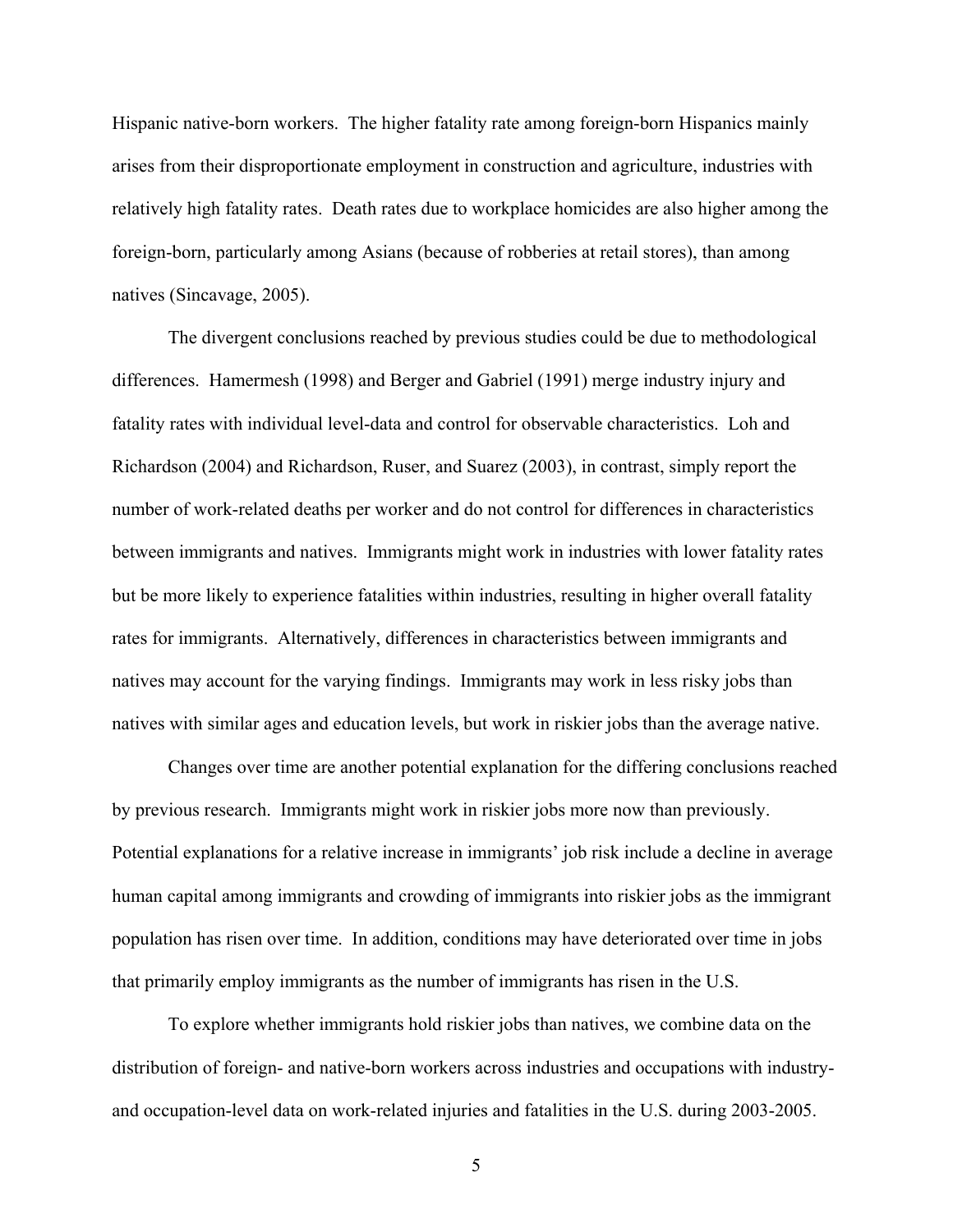In essence, we use the same technique as Berger and Gabriel (1991) and Hamermesh (1998) but more recent data. Our analysis thus updates their results. Like those studies, we examine the role of observable characteristics, such as education and years since migration, in whether workers hold risky jobs. Our analysis adds a measure of workers' ability to speak English, a characteristic not available in previous studies. The results indicate that immigrants are now disproportionately employed in industries and occupations with high injury and fatality rates. This marks a change from Hamermesh's (1998) injury results for 1991 and Berger and Gabriel's (1991) fatality results for 1980. Poor English ability and lower average levels of education appear to play key roles in the over-representation of immigrants in risky jobs.

#### **Data and Methods**

 $\overline{a}$ 

We use two main data sources for the period 2003-2005: individual-level data from the American Community Survey (ACS), and data on work-related fatalities and nonfatal injuries and illnesses from the Bureau of Labor Statistics (BLS) injuries, illnesses, and fatalities (IIF) program.

The ACS is a nationwide survey administered by the Census Bureau that asks about individual demographic and socioeconomic characteristics on an annual basis.<sup>5</sup> We focus on a national comparison of all foreign- and U.S.-born individuals aged 16 and older who report being employed in the private sector last week.<sup>6</sup> The ACS reports detailed industry and occupation for these workers as well as characteristics such as age, education, and place of birth. We define U.S. natives as people born in the U.S. or those born abroad to U.S. citizens. Immigrants are people born outside of the U.S. We do not include people born in U.S. territories or outlying

 $<sup>5</sup>$  The ACS is designed to replace the long form of the decennial Census and, in essence, asks the same questions as</sup> the 2000 Census long form.

<sup>&</sup>lt;sup>6</sup> We do not include the self-employed because of concerns about whether they are included in the BLS IIF data. We do not include non-profit and government workers because the injury data are from the private sector.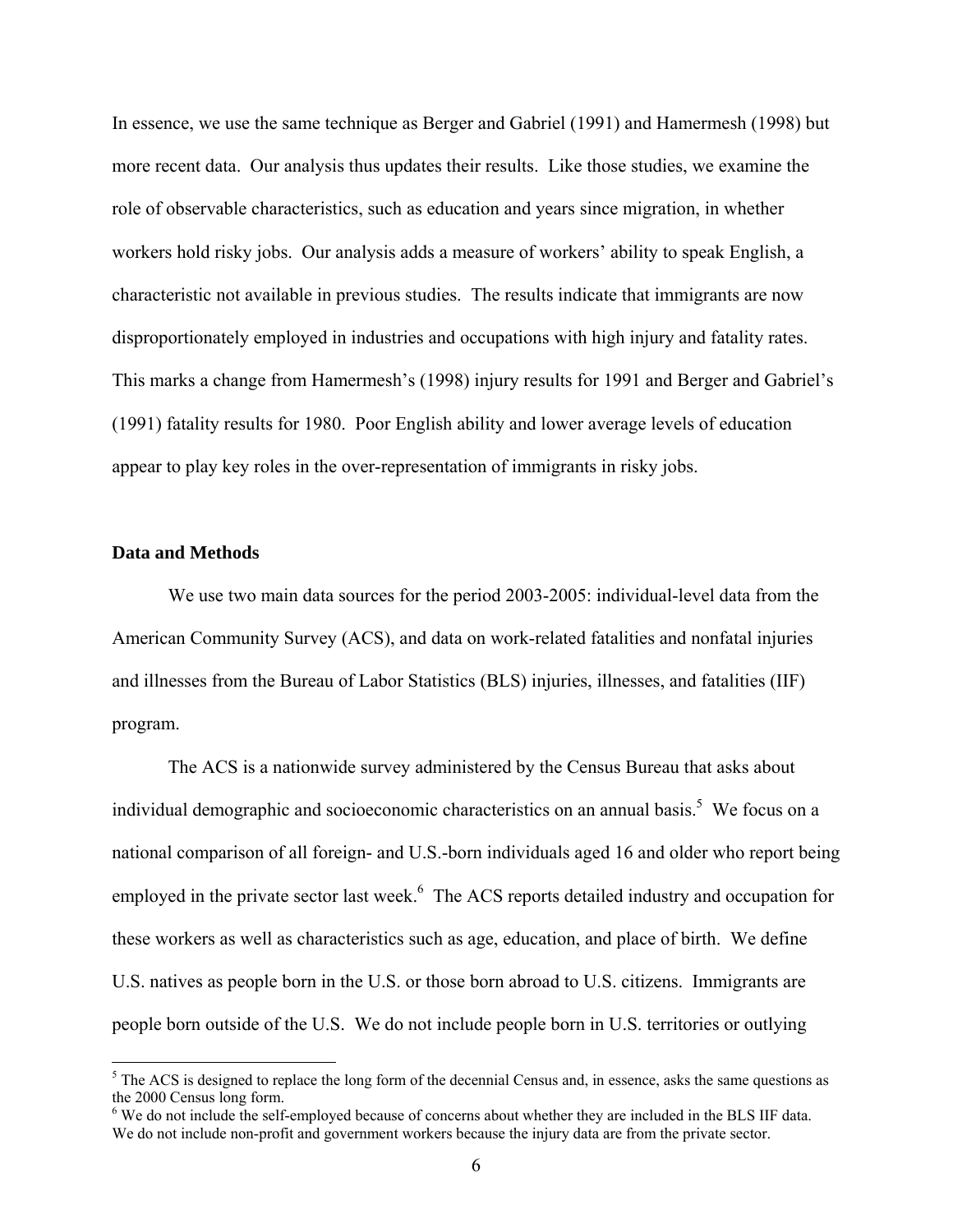areas (e.g., Puerto Rico) in our analysis because these people are U.S. citizens by birth but have very different characteristics than other U.S. natives. The ACS asks respondents who report speaking a language other than English at home to self-assess their ability to speak English as very well, well, not well, or not at all. The ACS also asks foreign-born people what year they came to live in the U.S. We use these answers to derive numbers of years of U.S. residence for immigrants.

#### *Injuries and Fatalities Data*

 $\overline{a}$ 

The fatalities data are from the Census of Fatal Occupational Injuries (CFOI) and include deaths resulting from traumatic events on the job. The BLS compiles the CFOI data by examining source records, such as death certificates, workers' compensation reports, and Federal and State agency administrative reports. Deaths usually must be substantiated as work-related by at least two sources to be included in the CFOI. We do not focus on the primary fatal event (the event leading to the death, such as a fall) in this analysis; other studies show that homicide is the leading event for work-related fatalities among immigrants while highway incidents are the leading event among natives (Loh and Richardson, 2004). The number of fatalities is reported by industry and by occupation (not jointly by industry and occupation). We created fatality rates by dividing the number of fatalities by the number of private sector workers in that industry or occupation using data from the BLS Current Employment Statistics program for industry-level data or from the Occupational Employment Statistics for occupation-level data.<sup>7</sup> Fatality rates are reported here as per 100,000 workers.

Figure 1 shows the trend in the overall fatality rate over the period 1992-2005. The fatality rate declined fairly steadily between 1994 and 2002 but leveled off in the last three years.

 $<sup>7</sup>$  Agricultural employment data are annual averages based on the Quarterly Census of Employment and Wages</sup> (QCEW).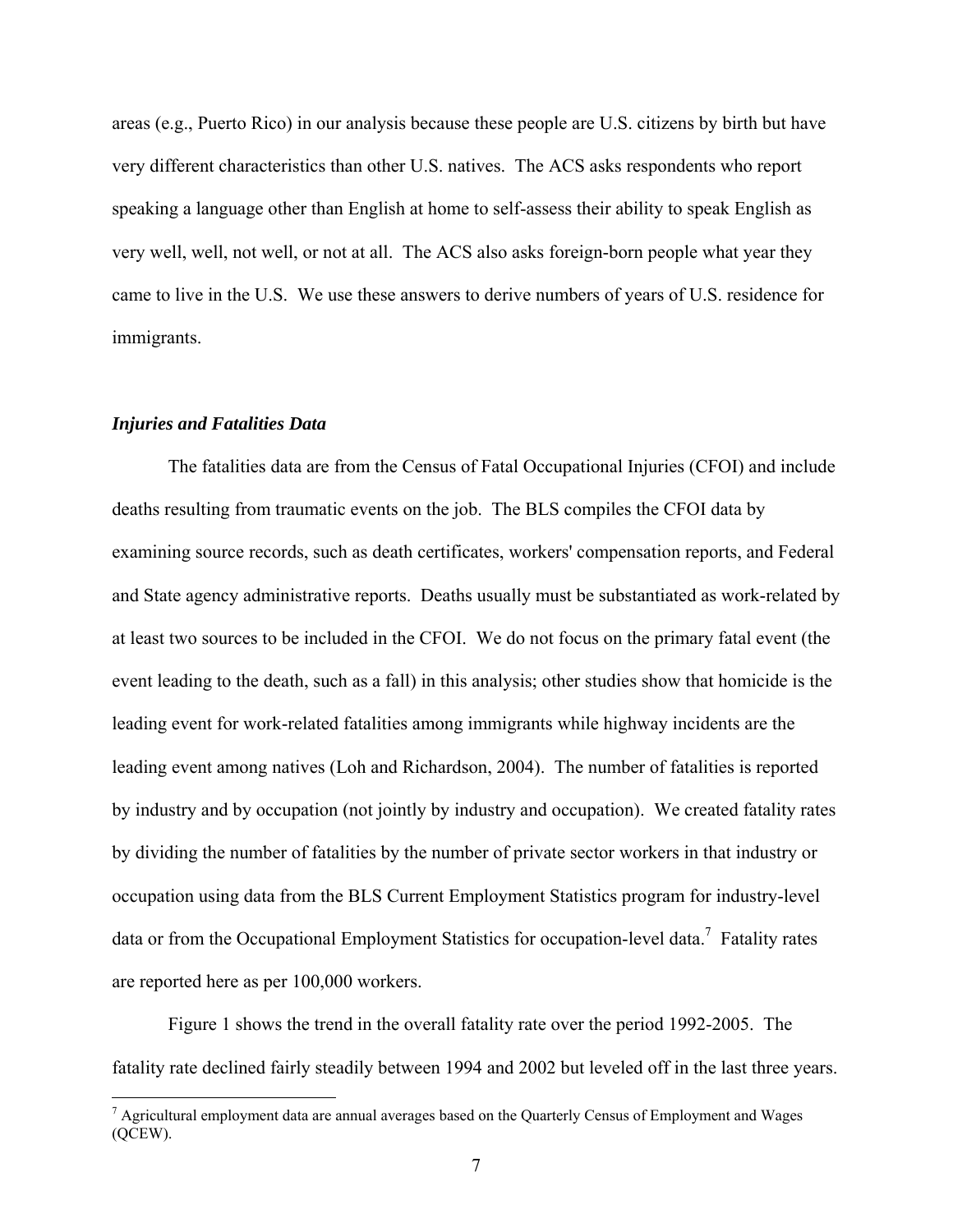The rate during 2003-2005 corresponds to an average of 5691 work-related deaths annually. The figure also shows the percentage of fatalities that occurred among foreign-born workers, which was reasonably stable at about 11% during 1992-1998 but has since risen, reaching 18% in 2005.<sup>8</sup> This proportion exceeds the representation of immigrants in the labor force, which was about 15% in 2005. Foreign-born workers thus appear to experience excess work-related mortality. During 2003-2005, about 960 foreign-born workers experienced a work-related death each year.

There are several factors underlying the substantial increase in the percentage of fatalities occurring to foreign-born workers after 1998. Loh and Richardson (2004) note that fatality rates rose for immigrants working in agricultural jobs and in manufacturing industries while fatality rates fell for natives. The increase coincides with a surge of immigrant inflows, particularly of undocumented immigrants, in the wake of economic crises in Latin America and with immigrants moving from the traditional agricultural sector to jobs in manufacturing and construction.

The industries and occupations with the highest fatality rates are largely what one would expect. The industries with the highest fatality rates are fishing/hunting/trapping, taxi service, and logging. The occupations with the highest fatality rates include farmers and ranchers, fishers and hunters, loggers, and mining machine operators.

The nonfatal injuries and illnesses data are from the Survey of Occupational Injuries and Illnesses (SOII). The SOII data are based on reports collected annually from about 176,000

 $8$  The overall fatality rates and number of work-related fatalities are from the IIF program. The number of workrelated deaths among foreign-born workers was compiled from unpublished data provided by the IIF program, Richardson (2005), and Seminario (2007). The IIF program defines foreign-born individuals slightly differently than in this paper. The IIF program classifies individuals born abroad to U.S. citizen parents as foreign-born. This likely accounts for a very small number of workers, however (individuals born abroad to U.S. citizen parents are less than 1% of our ACS sample).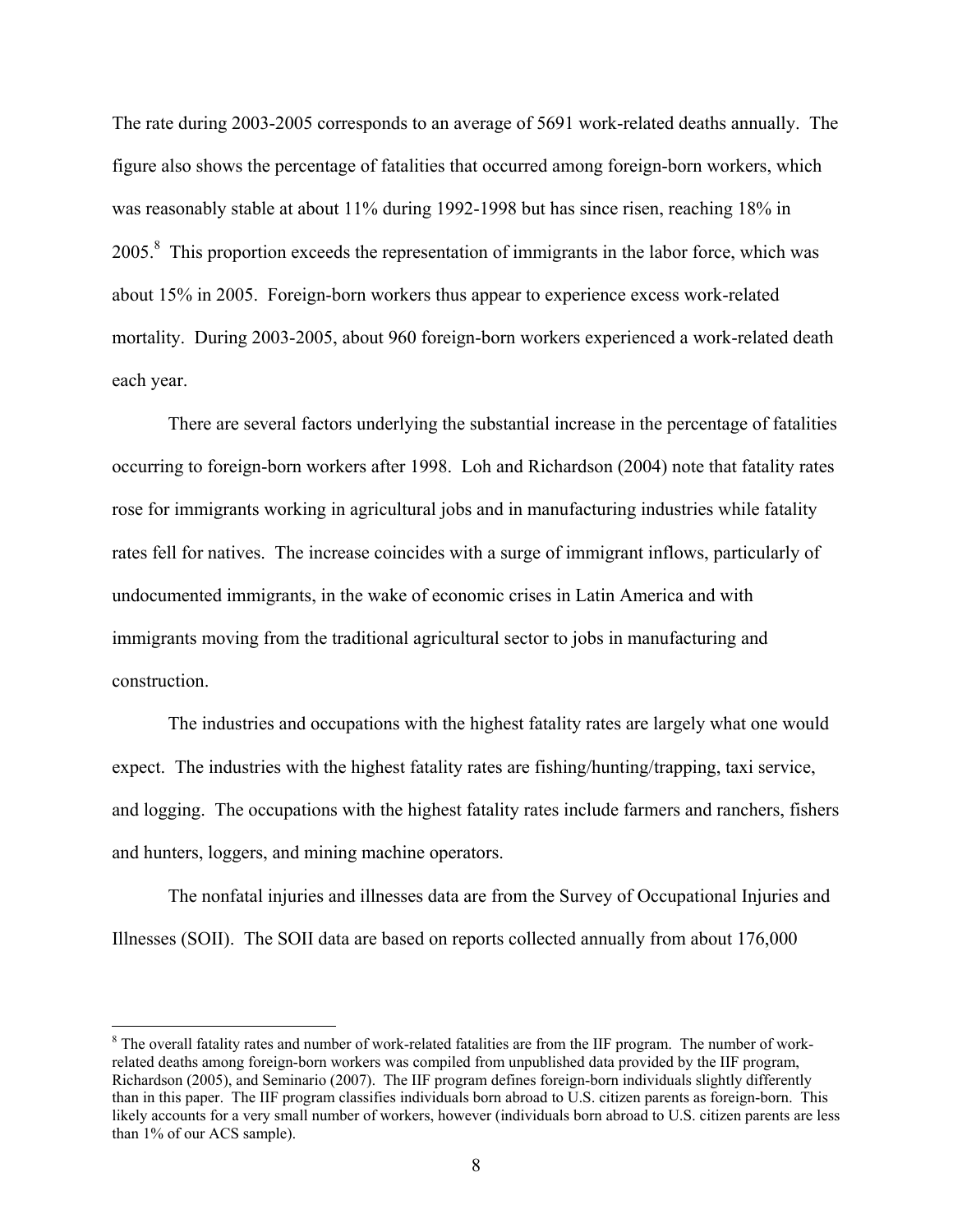private industry establishments.<sup>9</sup> The Occupational Safety and Health Administration (OSHA) requires employers to keep logs of work-related injuries and illnesses, and the SOII data are based on these logs. Work-related injuries and illnesses included here involve at least one day away from work other than the incident day. These injuries may involve medical treatment (other than first aid), restriction of work or motion, loss of consciousness, or transfer to another job. Work-related illnesses are new cases recognized, diagnosed, and reported during the year. The BLS IIF program acknowledges that illnesses directly related to workplace activity are more likely to be reported than long-term latent illnesses, such as cancer. The SOII reports the total number of injuries and illnesses as well as by the nature of injury or illness, such as burns, fractures, and amputations. We focus on the total injury and illness rate but do report some results by nature of illness or injury.10 The BLS IIF program reports injury rates by industry but only levels for occupations; we converted the occupation data into rates as with the fatalities data.<sup>11</sup> Injury rates are reported here as per  $10,000$  workers.

During 2003-2005, industry injury rates in our sample averaged 142 injuries per 10,000 workers while occupation injury rates averaged about 112. In levels, this corresponds to an average of 1,269,973 nonfatal injuries per year involving days away from work. Industries with the highest injury rates include bituminous coal underground mining, air transportation, and urban transit systems. The occupations with the highest injury rates, like those with the highest fatality rates, include farmers and ranchers, fishers and hunters, loggers, and mining machine operators.

 $\overline{a}$ 

 $9$  Occupational injury and illness data for coal, metal, and nonmetal mining and for railroad activities are from the Department of Labor's Mine Safety and Health Administration and the Department of Transportation's Federal Railroad Administration. The SOII survey excludes all work-related fatalities as well as nonfatal work injuries and illnesses to the self employed; to workers on farms with 10 or fewer employees; to private household workers; and to federal, state, and local government workers. (http://www.bls.gov/iif/oshsum1.htm)

 $^{10}$  For brevity, we refer to these data here as injury data, but the data include illnesses as well.<br><sup>11</sup> The BLS IIF calculates the industry rates based on the number of full time equivalent workers. Because of data limitations, we calculated the occupation rates based on all workers, not full time equivalent workers.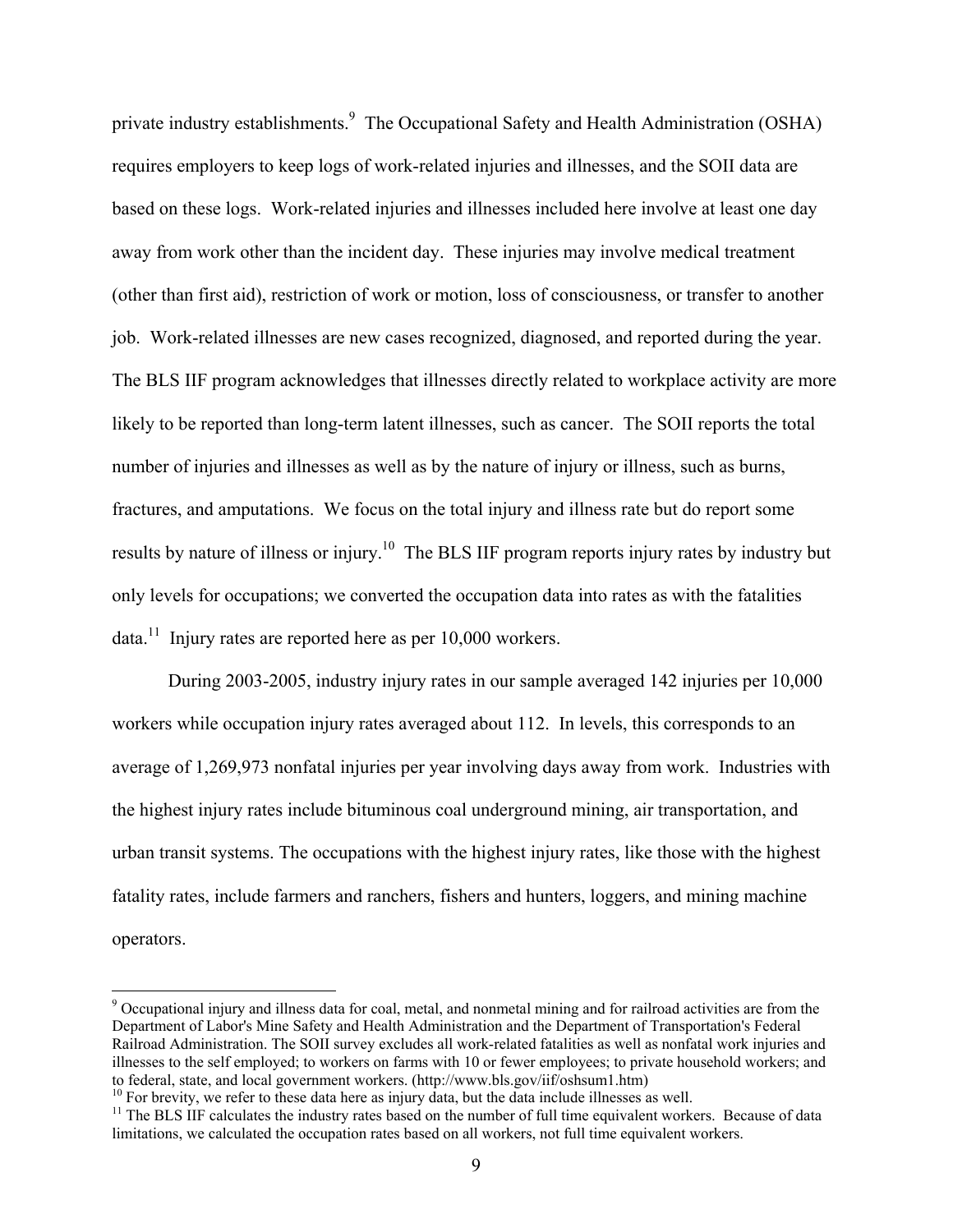### *Underreporting*

The BLS data likely underestimate the incidence of work-related injuries and illnesses (Azaroff, Levenstein, and Wegman, 2002). There are several reasons for the undercount, including: workers might not report injuries or illnesses to their employers because they fear reprisal; workers might not be able to afford time away from work ; and employers might not record and report all work-related injuries and illnesses in order to keep workers' compensation rates low and to avoid triggering inspections. Work-related fatalities also might be underreported by the CFOI, in part because at least two sources must substantiate the death as work-related. The true extent of underreporting of both work-related fatalities and injuries is unknown.

Injuries and fatalities may be more likely to be underreported in industries and occupations that disproportionately employ immigrants. Immigrants, particularly the undocumented, may be less likely than natives to report a work-related injury or illness to an employer. Evidence on this issue is mixed. A survey of non-agricultural Latino immigrant workers in Alexandria, Virginia, found that all of them who had experienced a job-related injury had reported it to the employer, although most of them had not received any workers' compensation benefits (Pransky et al., 2002). A survey of unionized hotel room cleaners (mostly immigrants) in Las Vegas found that less than one-third who had experienced work-related pain had reported it to their employer (Scherzer, Rugulies, and Krause, 2005). Underreporting also might occur at the firm level. Employers that hire large numbers of immigrants, particularly undocumented immigrants, might be less likely to follow OSHA record-keeping requirements for work-related injuries and illnesses. Similarly, it may be more difficult to substantiate a death as work-related for an immigrant worker, especially for undocumented immigrants.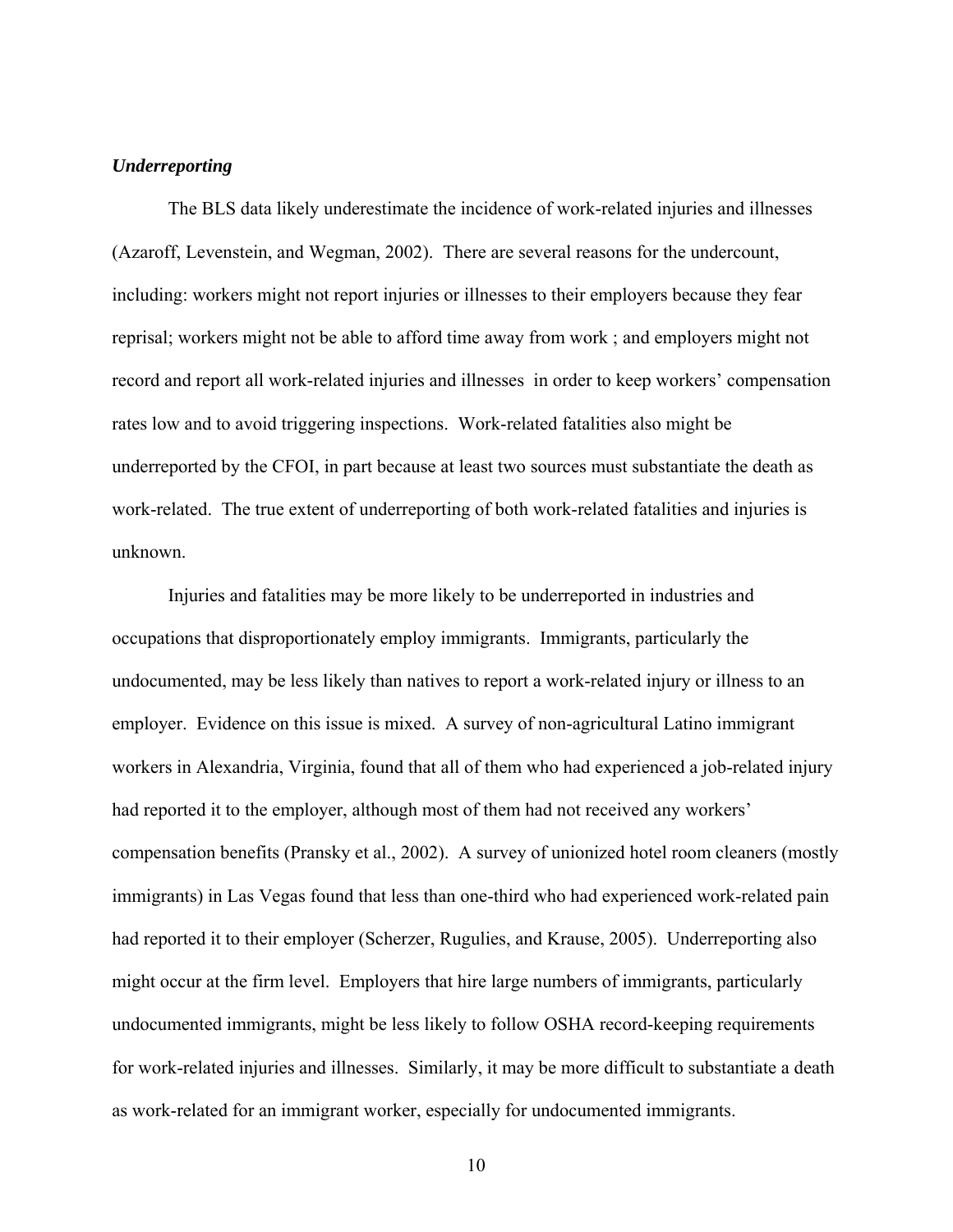If differential underreporting occurs, our results underestimate any immigrant-native differences. However, any bias due to differential underreporting is diluted by our use of industry- or occupation-level injury and fatality rates that combine immigrants and natives. If underreporting is more common for immigrant workers than for natives, the bias would be greater in rates stratified by nativity than in rates for all workers.

#### *Data Analysis*

 $\overline{a}$ 

We merge the ACS and IIF data by industry and, separately, by occupation. Industry is coded in both data sources using North American Industry Classification System (NAICS) codes, and occupation using the 6-digit "occsoc" codes. We used the most detailed level possible for merging the data sources by industry; if a match could not be made at the 4-digit NAICS level, we made it at the 3-digit level, and so on. Again, only workers in the private sector who are not self-employed are included here. We were able to match about 98% of these observations in the ACS to an industry or occupation injury or fatality rate.<sup>12</sup>

 Immigrants account for over 14% of our sample. We suspect that the immigrant sample in the ACS includes undocumented immigrants. A comparison of Department of Homeland Security (DHS) administrative records with the ACS suggests that the ACS includes a substantially larger population of foreign-born individuals than the DHS's estimate of legal permanent residents and temporary non-immigrants (Cornwell, 2006; Hoefer, Rytina, and Campbell, 2007). One potential reason for this is, of course, that the ACS includes at least some of the undocumented immigration population, which probably numbered around 11 million in 2005 (Passel, 2006). However, like other large-scale government surveys, the ACS probably

 $12$  The samples are slightly different depending on whether we examine industry or occupation injury or fatality rates, as indicated by the sample sizes shown in Table 2. Table 1 shows sample means of individual characteristics for all individuals included in any specification here.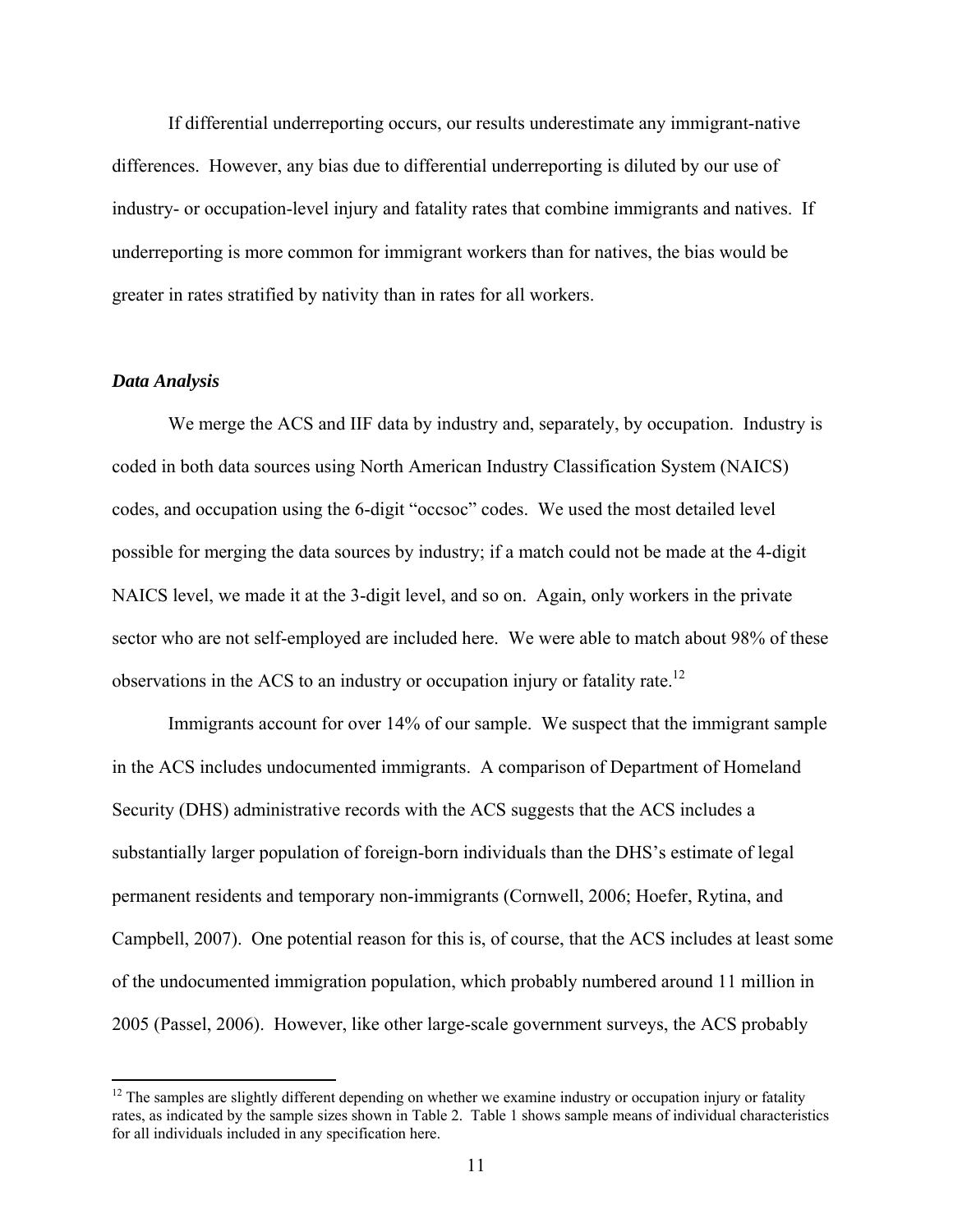undercounts the undocumented population, particularly because it does not include people living in group quarters (Mather, Rivers, and Jacobsen, 2005). The Department of Homeland Security estimates that the ACS undercounts the unauthorized immigrant population by 10% (Hoefer, Rytina, and Campbell, 2007).

 Table 1 reports descriptive statistics for our sample. All of the immigrant-native differences in the weighted sample means are significant at the 1% level. Immigrants are more likely than natives to be male, married, Hispanic, and "other race" (which includes Asians and Pacific Islanders). Reflecting the bimodal distribution of education among immigrants, the percent of immigrants who do not have a high school diploma or equivalent is about 22 percentage points higher than among natives while the percent that have a college degree is similar for immigrants and natives. Almost all natives speak only English at home or report speaking English very well whereas immigrants' ability to speak English is quite varied.

 Immigrants work in riskier industries and occupations. The sample means in Table 1 indicate that the average industry injury rate for immigrant workers is about 8 injuries per 10,000 workers higher than among native workers, and the average occupation injury rate is 31 injuries per 10,000 workers higher. The average industry fatality rate among immigrant workers is about 1.8 deaths per 100,000 workers higher than among natives, and the average occupation fatality rate is almost 1.6 deaths per 100,000 workers higher. These differences are probably downward biased by underreporting of injuries in industries that employ large numbers of immigrants, as discussed above. Our exclusion of government workers, who are disproportionately native-born and whose jobs tend to be less risky (except for the armed forces), also likely leads to an underestimate of immigrant-native differences.

 As a first step in investigating why immigrants tend to work in riskier jobs, Table 2 presents sample means for the injury and fatality rates by education and English ability. All four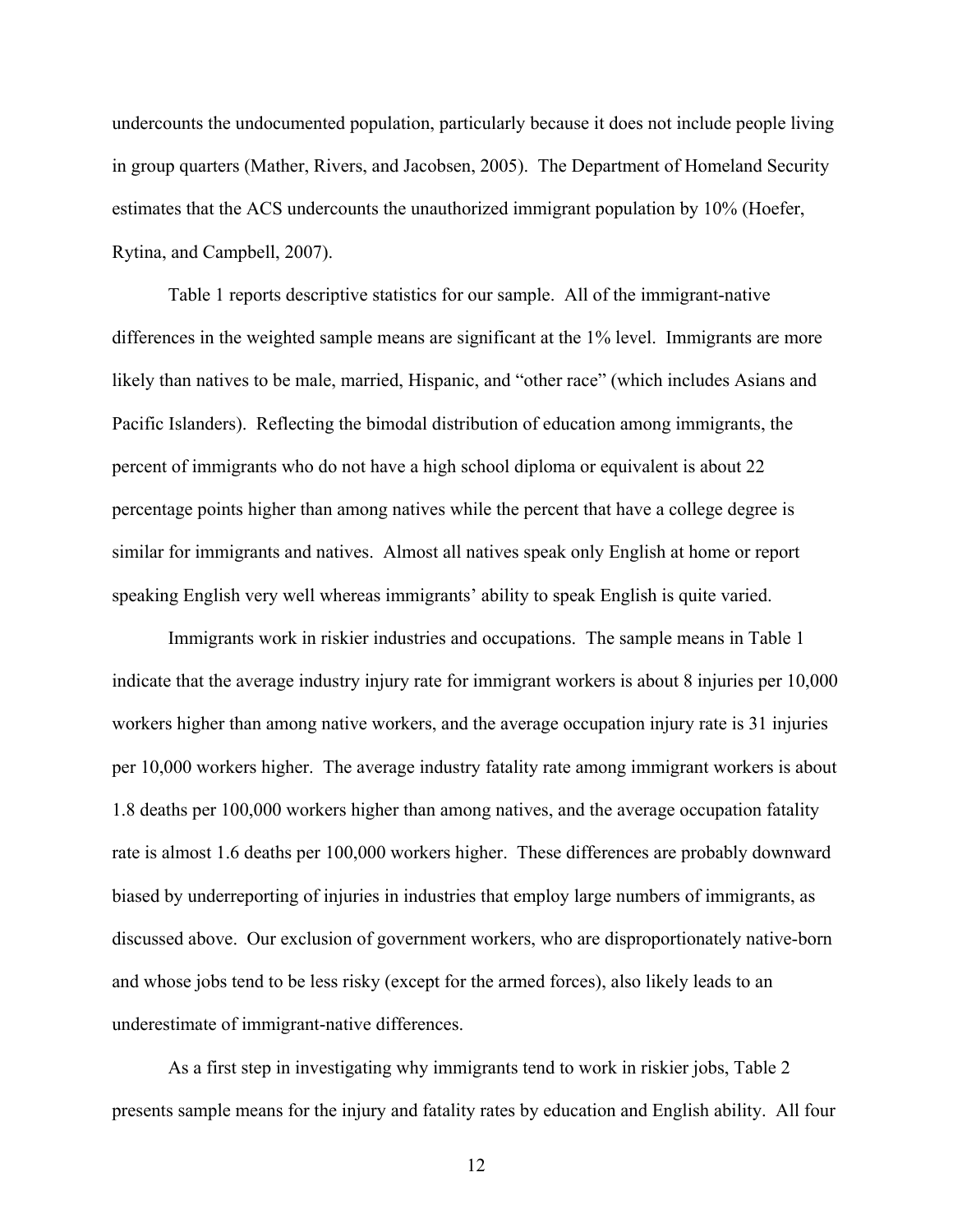measures are declining monotonically in education. Injury and fatality rates tend to improve with English ability, although all four measures are higher among workers who speak only English at home than among workers who speak another language at home but speak English very well. Workers who speak no English clearly face greater average injury and fatality rates than other workers.

#### *Regression Model*

 The differences in sample means in Tables 1 and 2 suggest that differences in education, English ability, or other individual characteristics may explain why immigrants tend to work in riskier jobs. We estimate ordinary least squares regressions of the determinants of injury and fatality rates to examine the extent of immigrant-native differences in average injury and fatality rates when controlling for other observable individual characteristics. The basic form of the regressions is

Rate<sub>ist</sub> = 
$$
\alpha + \beta_1
$$
Immigrant<sub>i</sub> +  $\beta_2$ Other Characteristics<sub>i</sub> +  $\beta_3$ State<sub>s</sub> +  $\beta_4$ Year<sub>t</sub> +  $\varepsilon_{\text{ist}}$ , (1)

where the dependent variable is the injury or fatality rate in individual *i*'s industry or occupation. The variable *Immigrant* is a dummy variable equal to 1 for immigrants and 0 for natives. The controls for O*ther Characteristics* include a dummy variable equal to 1 for females, age and age squared, dummy variables for marital status (married and divorced/widowed/separated, with never married as the omitted category), dummy variables for race and ethnicity (black, other race, and Hispanic, with whites as the omitted category), and dummy variables for highest educational attainment (less than high school diploma, some college, or at least a college degree, with high school diploma as the omitted category). We also include a linear variable measuring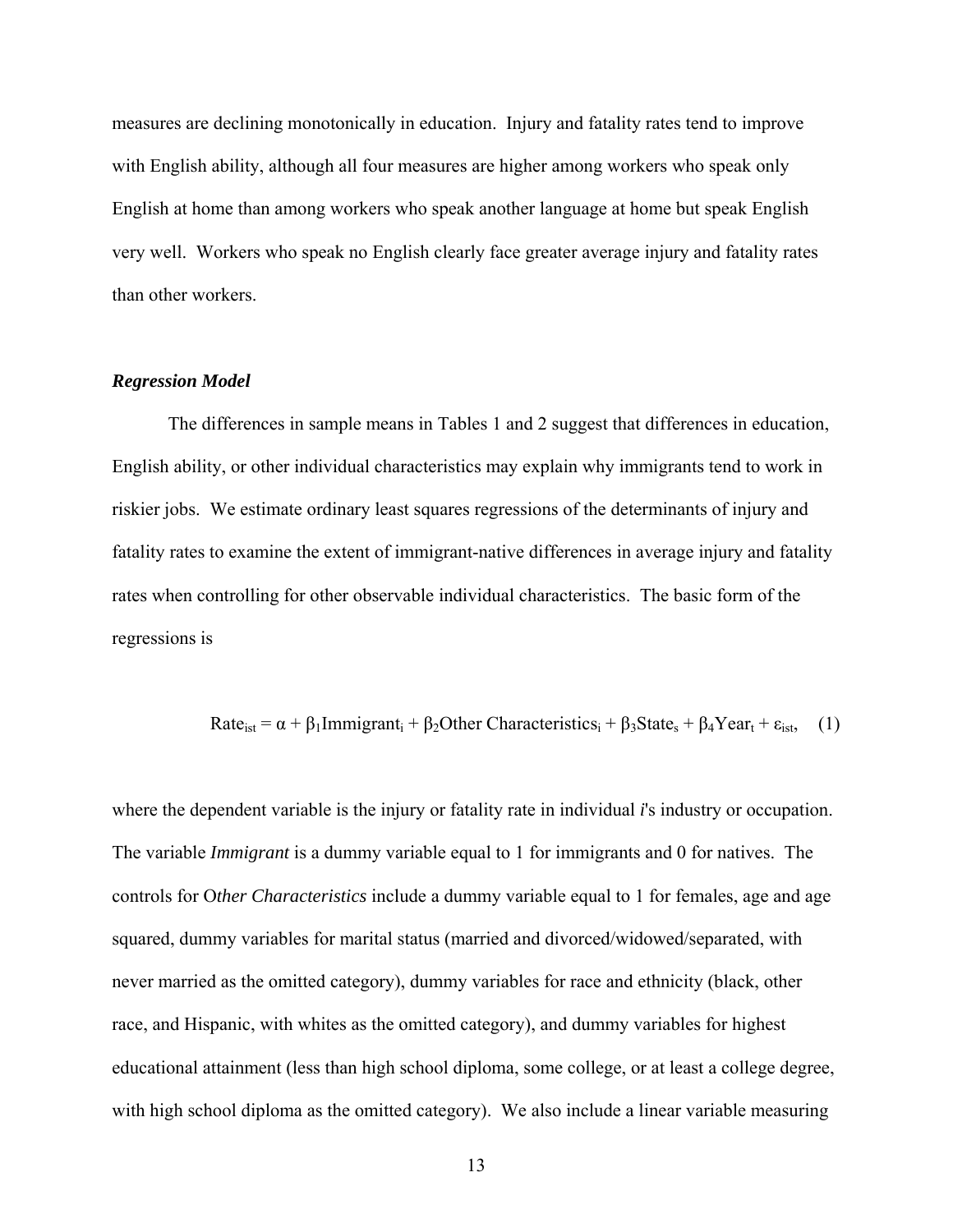years since moving to the U.S. (which equals 0 for all natives) and dummy variables measuring ability to speak English (very well, well, not well, and not at all, with speaking only English as the omitted category). The regressions also include fixed effects for state of residence and survey year. The coefficients on these fixed effects are not shown here.<sup>13</sup> Observations are weighted using the person weights in the ACS. Standard errors are clustered on industry or occupation.

 $\overline{a}$ <sup>13</sup> The estimated coefficients of the state fixed effects are jointly statistically significant in the regressions. This reflects differences in the distribution of industries and occupations across states. The estimated coefficients of the year fixed effects are significant in some, but not all, specifications and do not show a clear pattern.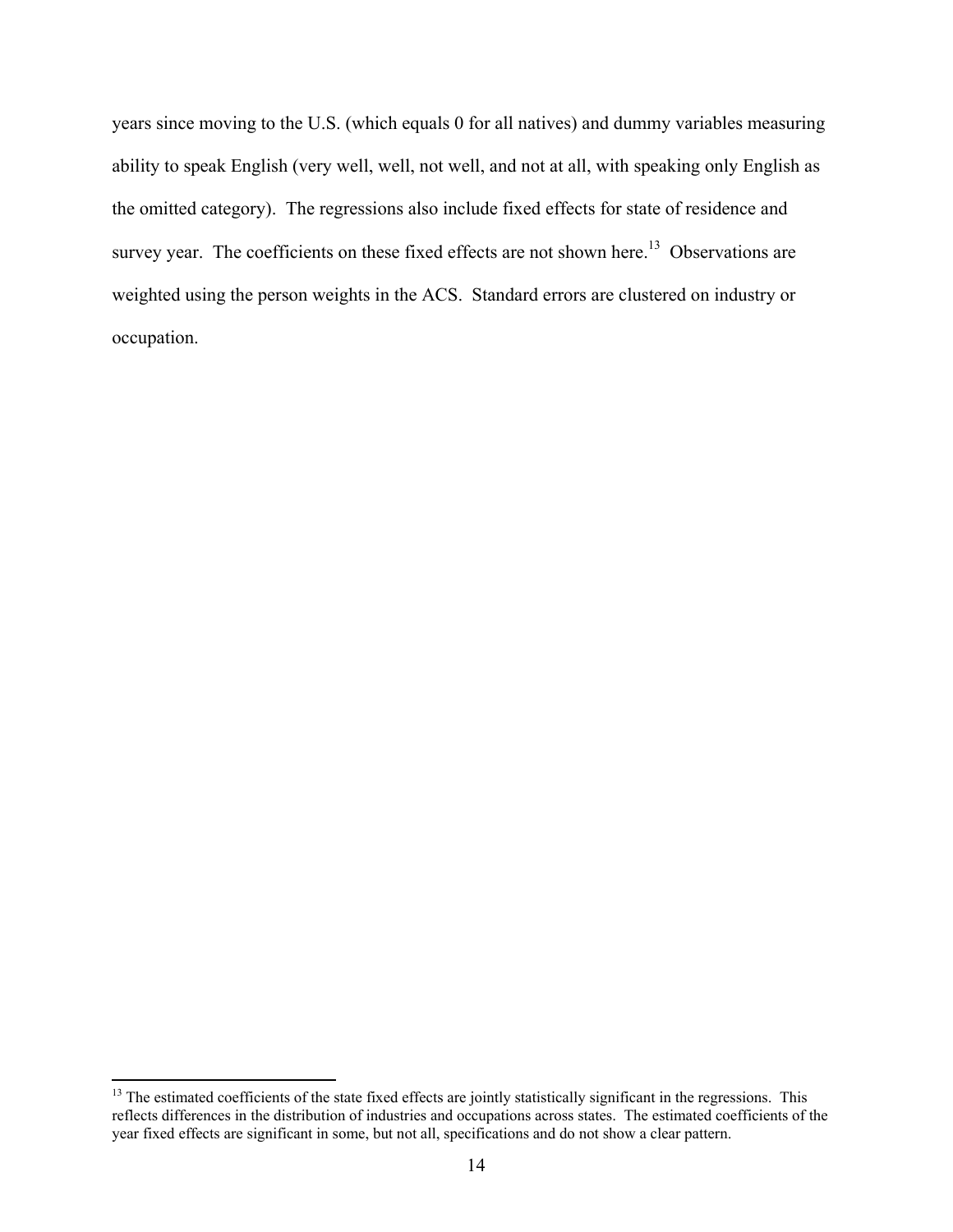## **Results**

 Controlling for observable individual characteristics reduces the immigrant-native differences in injury and fatality rates. Table 3 reports the regression results. The difference in the average industry injury rate falls from 8.19 injuries per 10,000 workers (based on the sample means in Table 1) to about 5.75. The gap in the average occupation injury rate also declines, from about 30.86 injuries per 10,000 workers to 10.69. The difference in the average industry fatality rate declines from 1.79 deaths per 100,000 workers to 0.83, and the difference in the average occupation fatality rate from about 1.60 to -0.54 (or immigrants are in occupations with lower fatality rates, controlling for observable characteristics). All of the significance levels of the immigrant-native differences decline as well compared with the difference in raw means. Only the differences in the occupational injury rate and industry fatality rate are significant at conventional levels when controlling for differences in education, English ability, and the like. These results thus indicate that differences in observable characteristics can explain much of the overrepresentation of immigrants in riskier jobs.

 The results in Table 3 indicate several other patterns in the distribution of workers across risky jobs. Women tend to work in safer industries and occupations, as do older workers. Blacks work in jobs with higher injury rates than whites but lower industry and occupation fatality rates. Individuals of "other race" work in safer jobs than whites, and Hispanics tend to work in jobs with higher injury rates. There is an inverse relationship between education and injury and fatality rates, as suggested by the sample means in Table 2.

 The regression results indicate that workers with worse English ability tend to be in riskier jobs. The difference is most notable for workers who speak no English. One result is somewhat puzzling: workers who speak English well but also speak another language hold less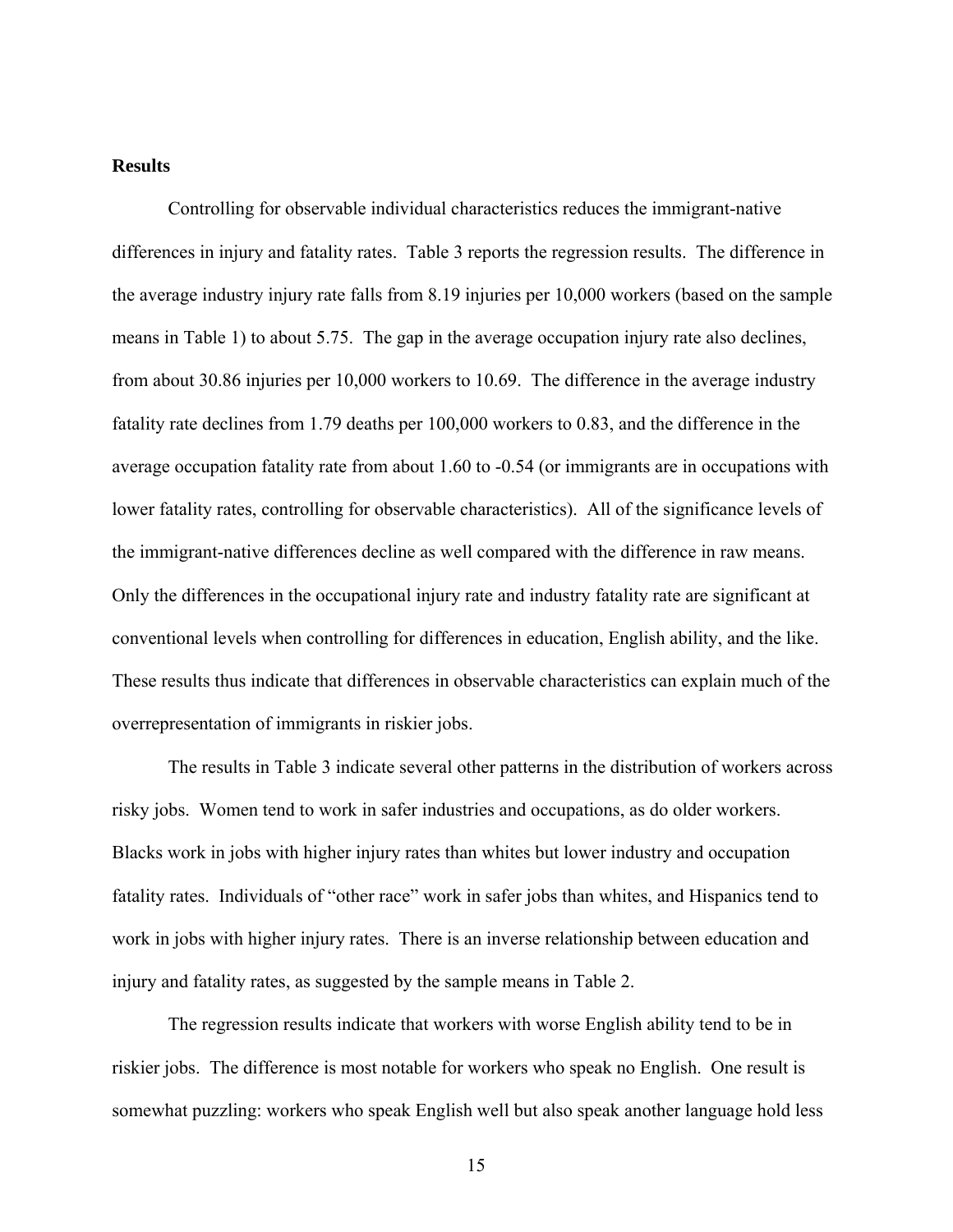risky jobs than workers who only speak English. This result also appears in the raw sample means (Table 2). If we stratify the data by immigrant status, however, there is no significant difference in job injury and fatality rates between immigrants who speak only English and immigrants who speak English very well, controlling for other characteristics (not shown).<sup>14</sup> Injury and fatality rates increase monotonically among immigrants as ability to speak English declines from very well to not at all.

 Among immigrants, years of U.S. residence is generally negatively associated with job risk, but only the relationship with industry fatality rates reaches statistical significance in Table 3. We caution that the years since migration results capture both assimilation and cohort effects. If earlier cohorts of immigrants were more skilled than recent cohorts, then the negative coefficient on years since migration is biased and is likely too large (too negative). We do not attempt to control for cohort effects because we use only 3 years of data (see Borjas, 1985, for a discussion).

 Immigrants are in riskier jobs along a variety of dimensions. Table 4 reports the immigrant-native difference in injury rates by the nature of the injury. The columns labeled "Raw" present differences in sample means, and the columns labeled "Adjusted" present the estimated coefficients on an immigrant dummy variable in regressions that control for other individual characteristics. The significance levels indicate whether the difference is statistically different from 0. Most of the raw differences indicate that immigrants are in jobs with higher injury rates. Interestingly, immigrants tend to be in riskier occupations more than they are in riskier industries—all of the raw differences are statistically significant for occupation injury

 $\overline{a}$ 

 $14$  There is a high degree of multicollinearity between the immigrant variable and the omitted English ability category because natives compose 97% of the English-only observations. This multicollinearity might drive the result for workers who speak English very well relative to workers who only speak English when the immigrant indicator variable is included in the regressions. Alternatively, immigrant households that speak a non-English language at home but are also fluent in English might be more educated (and hence work better jobs) than other immigrant households.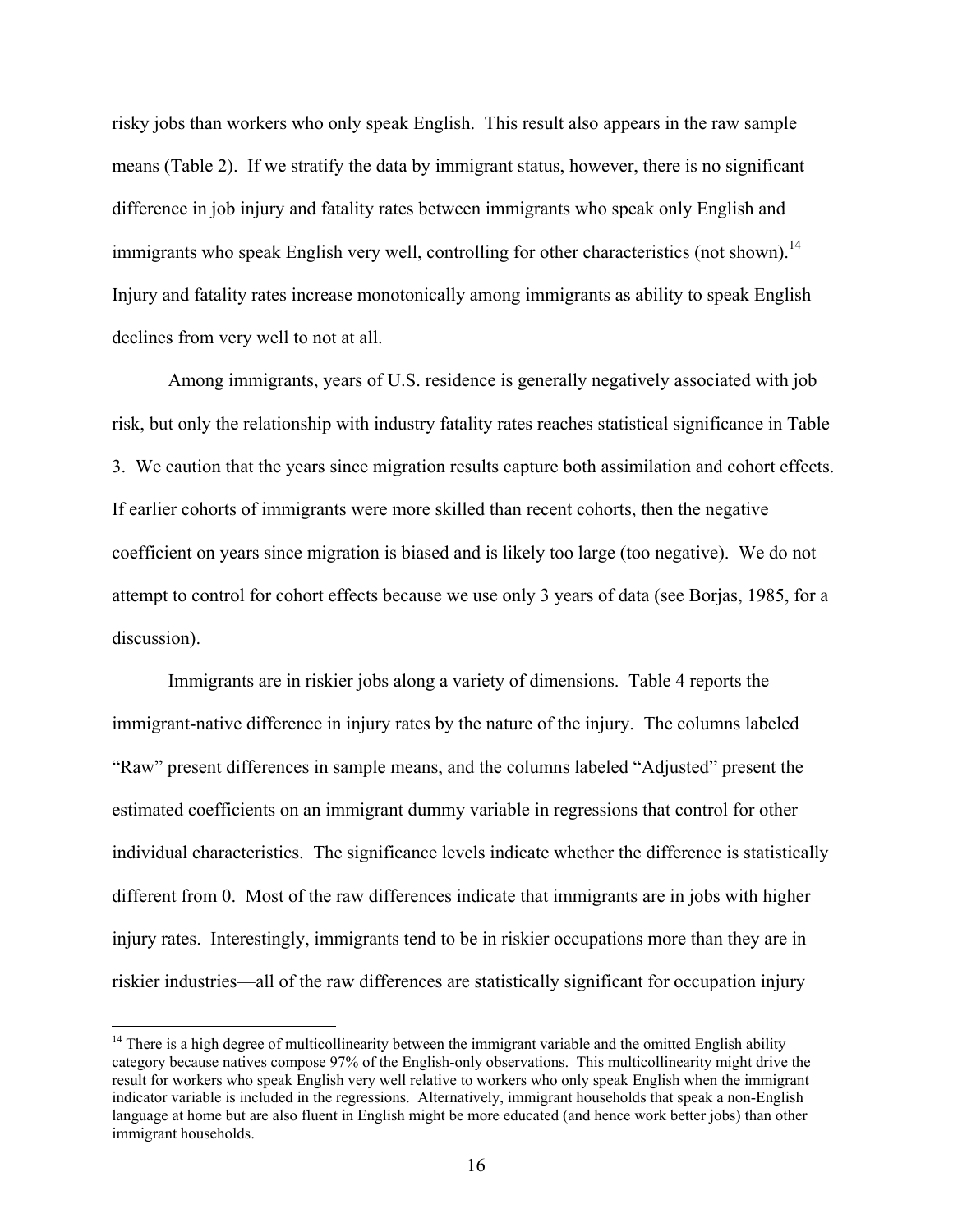rates but only a few for industry injury rates (the overall industry injury rate difference is also not statistically significant). As in Table 3, observable characteristics can explain much of the gaps. The differences are attenuated (and fewer are statistically significant) when controlling for education, English ability, and the like. The results also indicate that, when controlling for observable characteristics, immigrants are less likely to work in jobs that lead to carpel tunnel syndrome.

#### *Robustness*

 We performed a number of other estimations to verify the robustness of the results shown in the tables. Stratifying the data by sex revealed some interesting differences, although we caution that the injury and fatality rates are not sex-specific. The raw immigrant-native differences in injury rates are fairly similar for both men and women (and the gap in occupational injury rates is actually greater for female immigrants than for male immigrants). Foreign-born men work in industries with higher fatality rates than do native-born men, but there is no difference among women. When observable characteristics are controlled for, immigrant women work in industries and occupations with significantly higher injury rates than native-born women, and immigrant men work in industries with higher fatality rates than native-born men.

 As discussed earlier, immigrants might work in riskier jobs because of they tend to have lower incomes and less wealth. The ACS does not have good measures of wealth, but it does have measures of unearned individual income and total family income. We ran the specifications shown in Table 3 with an additional variable measuring either unearned individual income or total family income less the individual's earned income. The estimated coefficients and significance levels for the immigrant dummy variable were similar to those shown in Table 3. As expected, the "other income" variables were negatively associated with job risk.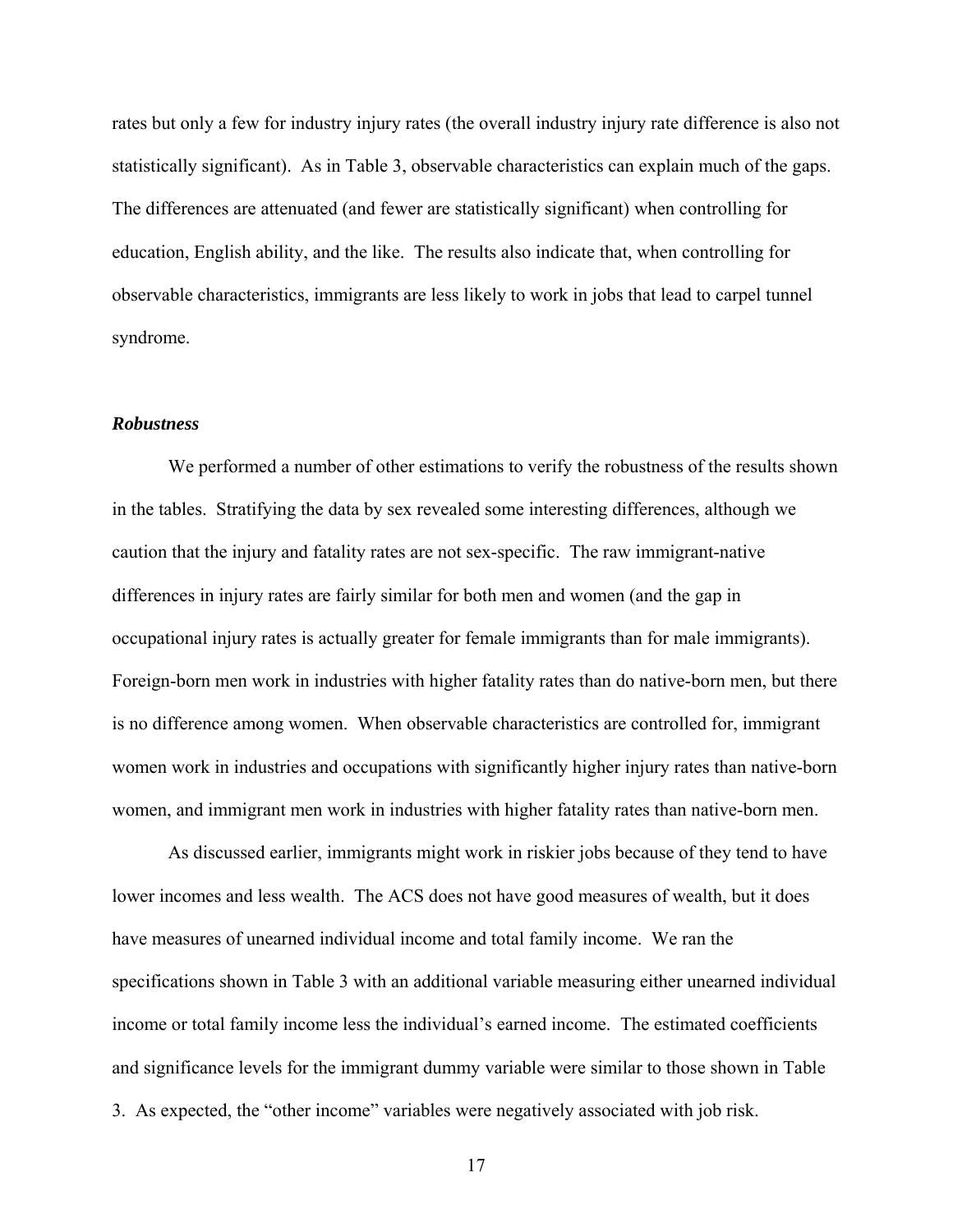We also tried controlling for the fraction of workers in an industry or occupation who are members of a union or the fraction covered by union representation.<sup>15</sup> The immigrant-native differences in job risk were slightly larger in magnitude (and more statistically significant) when controlling for unionization rates except for the occupation fatality rates results, which were unchanged. The unionization rate variables were typically positively associated with job risk, indicating that worse jobs have higher unionization rates.

 Immigrants who are naturalized citizens might be less likely to hold risky jobs than other immigrants. Our main results do not include an indicator variable for naturalized citizen status because it would be highly correlated with years in the U.S. (and, to a lesser extent, with English ability). If we do include a citizen indicator variable, the results suggest that naturalized citizens work in industries with lower fatality rates than other immigrants. There is little change in the other estimated coefficients in the regression. Naturalized citizen status is not significantly associated with industry or occupation injury rates or occupation fatality rates.

 A final concern about our results is multicollinearity between the immigrant, years in U.S., and English ability variables. Multicollinearity can result in larger standard errors (and lower significance levels) or coefficients with the wrong sign or an implausible magnitude. We experimented with running the regressions with only one of those variables (or sets of variables, in the case of English ability) instead of all three. If only the immigrant dummy variable is included (along with the controls for gender, age, etc.), the coefficients on the immigrant variable are similar to those in Table 3 except that immigrants are significantly more likely than natives to work in industries with higher injury rates. When only years of U.S. residence is included, that variable is not significantly associated with job risk except for occupation injury rates, where the

 $\overline{a}$ 

<sup>&</sup>lt;sup>15</sup> The union membership and representation data are averages during 2003-2005 from the Bureau of Labor Statistics. The data are available for a total of 22 occupations and 25 industries. The ACS does not include individual's union status.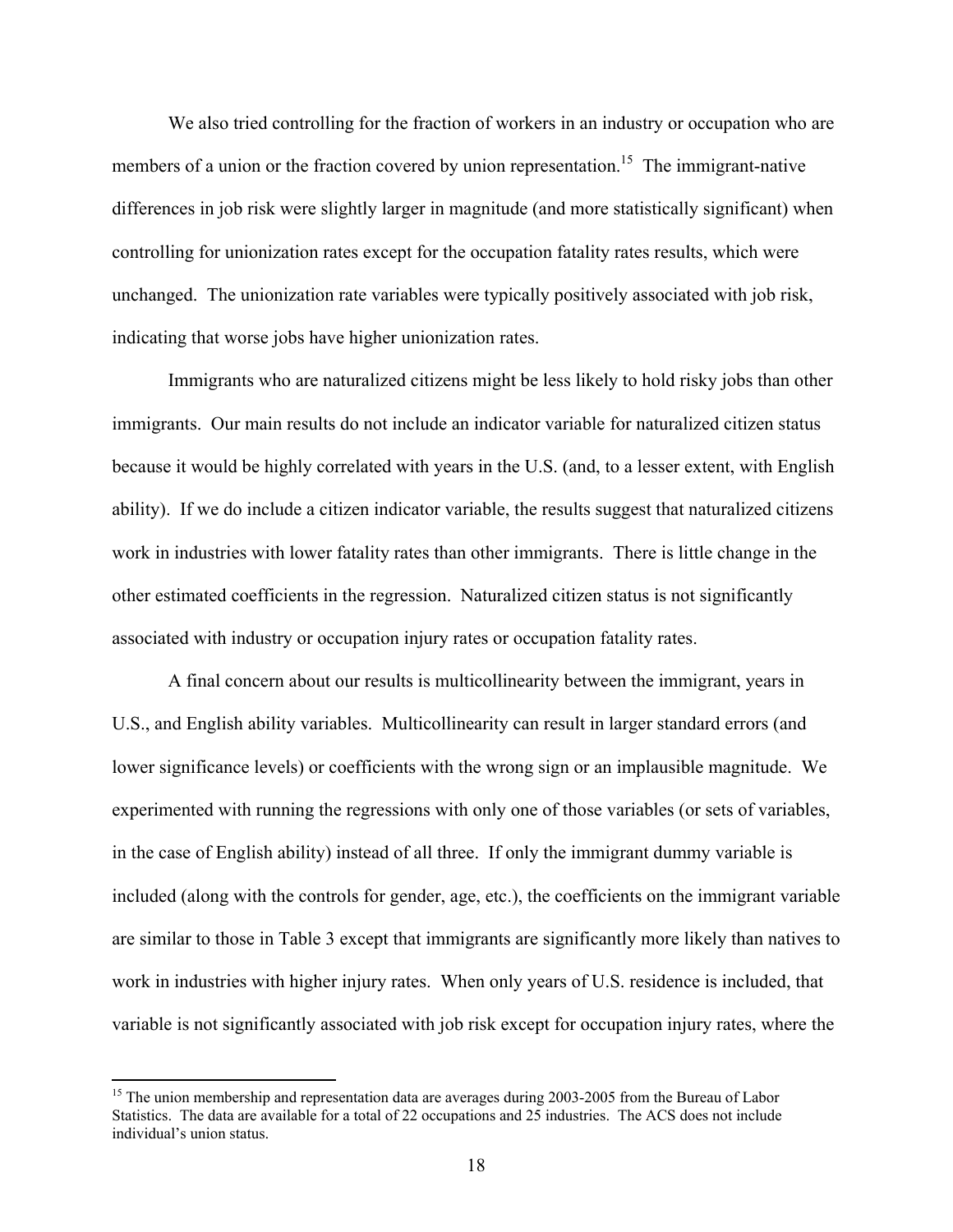coefficient is positive. When only the measures of English ability are included, we find results similar to those reported for the other variables in Table 3. In the industry fatality rate specification, the estimated coefficients for the variables for speaking English not well and not at all become statistically significant while the estimated coefficient for the speaking English very well variable is not significant.

#### **Conclusion**

 This paper examined whether immigrants work in riskier jobs, as measured by injury and fatality rates, than natives. The results clearly indicate that immigrants work in more dangerous industries and occupations. The simple immigrant-native difference in average industry fatality rates is 1.79 deaths per 100,000 workers. Evaluated at 20 million (approximately the number of immigrants employed in 2005), this implies excess mortality of 358 immigrants per year compared to the number of deaths if immigrants had the same distribution across industries as natives. The simple difference in average occupation fatality rates is slightly smaller (1.60), which implies an excess of 320 deaths each year. The simple difference in average industry injury rates of 8.19 per 10,000 workers implies an excess of 16,380 nonfatal injuries involving at least one day away from work among immigrants while the difference in average occupation injury rates of 30.86 per 10,000 workers implies an excess of about 61,720 injuries among immigrants annually.

 These calculations, like all of the findings here, assume that fatality rates within industries and occupations apply equally to natives and immigrants. If immigrants actually experience higher fatality rates within industries and occupations than natives, all of our results are underestimates. Individual-level data on work-related fatalities and injuries that includes information on nativity are needed to further examine this issue. Such data would also improve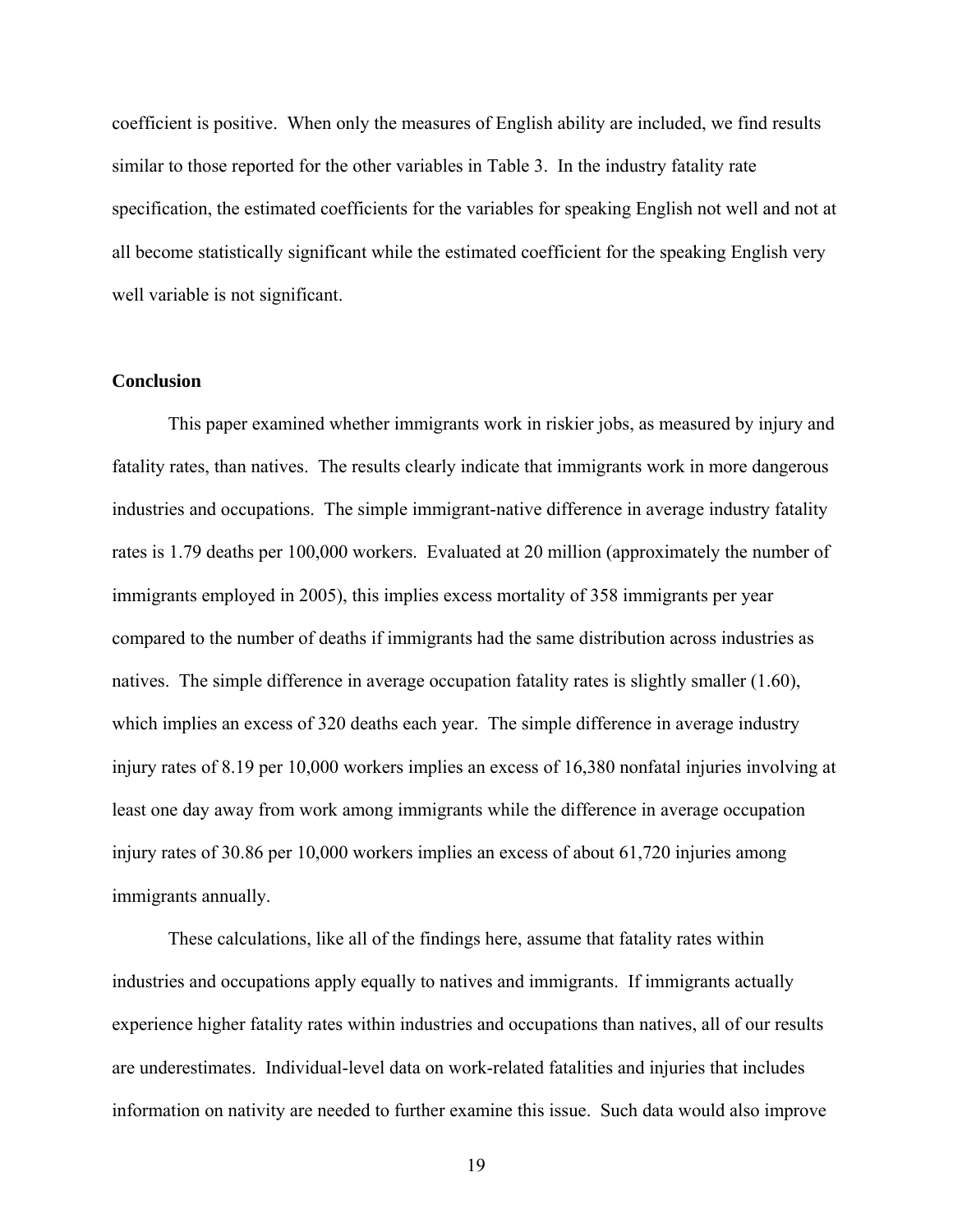the goodness-of-fit of the models estimated here. Data on fatalities and injuries by industry and occupation jointly also would give a more accurate picture of relative job risks if immigrants and natives hold different occupations within industries.

 Our results indicate that differences in observable characteristics, such as English ability and education, play important roles in why immigrants tend to work in riskier jobs. Workers' ability to speak English is inversely related to their industry injury and fatality rate, indicating that immigrants who speak English fluently work in safer jobs. These findings bolster calls for more safety training in languages other than English (National Research Council, 2003). McHugh, Gelatt, and Fix (2007) estimate that about 750,000 immigrants, or about 2.5% of the adult foreign-born population, are illiterate. This suggests that simply posting safety instructions in languages other than English would not be sufficient to eliminate disparities in workplace risks. Instead, safety regulations might need to require posters with pictures.

 The findings here raise a number of intriguing questions. Previous research using similar methods but earlier data does not conclude that immigrants work in industries with higher injury or fatality rates (Berger and Gabriel, 1991; Hamermesh, 1998). Examining why there now appears to be more sorting of immigrants into riskier jobs, perhaps because of a decline in immigrants' skills or to large immigrant inflows, is an interesting area for future research. Whether immigrant inflows affect working conditions, with larger influxes possibly leading to downgrading of conditions and more injuries and workplace deaths, is also a key area for future work. Another interesting issue is whether immigrants earn the same compensating differential—if any—as natives for working in risky industries and occupations. If immigrants are more willing to accept risky jobs because they underestimate workplace risks due to a lack of information, then they might not earn the same compensating differential as natives and some form of government intervention might be warranted.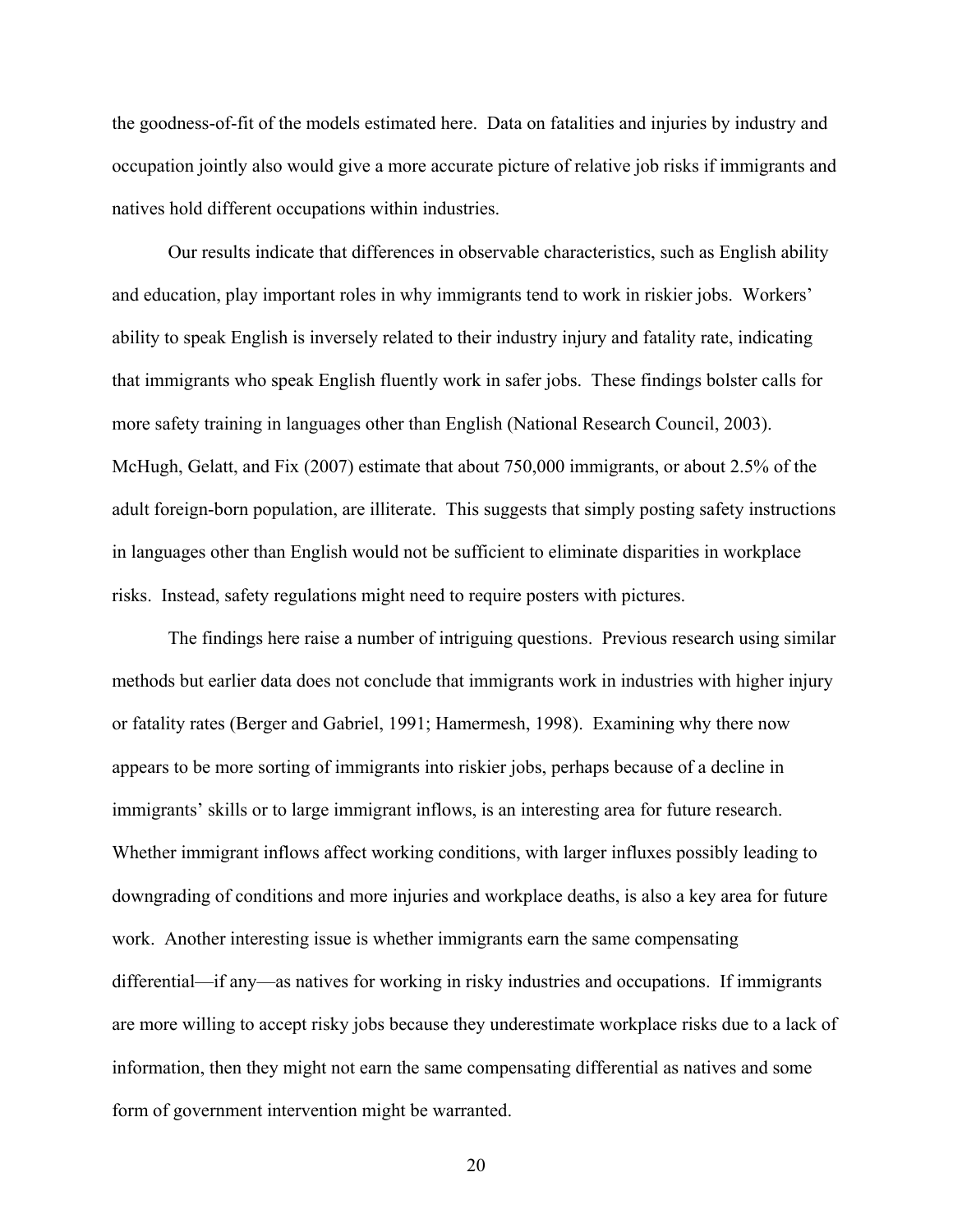## **References**

Antecol, Heather, and Kelly Bedard. 2006. "Unhealthy Assimilation: Why Do Immigrants Converge to American Health Status Levels?" *Demography* 43 (May): 337-360.

Azaroff, Lenore S., Charles Levenstein, and David H. Wegman. 2002. "Occupational Injury and Illness Surveillance: Conceptual Filters Explain Underreporting." *American Journal of Public Health* 92 (September): 1421-1429.

Bender, Keith A., Hosne A. Mridha, and James Peoples. 2006. "Risk Compensation for Hospital Workers." *Industrial and Labor Relations Review* 59 (January): 226-242.

Berger, Mark C., and Paul E. Gabriel. 1991. "Risk Aversion and the Earnings of US Immigrants and Natives." *Applied Economics* 23: 311-318.

Bonin, Holger, Amelie Constant, Konstantinos Tatsiramos, and Klaus F. Zimmerman. 2006. "Ethnic Persistence, Assimilation and Risk Proclivity." IZA Discussion Paper 2537, December.

Bonin, Holger, Amelie Constant, Konstantinos Tatsiramos, and Klaus F. Zimmerman. 2008. "Native-Migrant Differences in Risk Attitudes." Forthcoming in *Applied Economics Letters*.

Borjas, George J. 1985. "Assimilation, Changes in Cohort Quality, and the Earnings of Immigrants." *Journal of Labor Economics* 3 (October): 463-489.

Borjas, George J. 1995. "Assimilation and Changes in Cohort Quality Revisited: What Happened to Immigrants Earnings in the 1980s?" *Journal of Labor Economics* 13 (April): 201-245.

Bureau of Labor Statistics (2006). "National Census of Fatal Occupational Injuries in 2005." ftp://ftp.bls.gov/pub/news.release/cfoi.txt

Census Bureau. 2006. "Educational Attainment in the United States: 2006." http://www.census.gov/population/www/socdemo/education/cps2006.html (Table 10).

Chan, Sewell. 2006. "Fatal Construction Accidents in the City Rise Sharply Over 12 Months." *New York Times*, November 22, p. C13.

Cobb-Clark, Deborah, and Vincent Hildebrand. 2006. "The Wealth and Asset Holdings of U.S.- Born and Foreign-Born Households: Evidence from the SIPP Data." *Review of Income and Wealth* 52 (March): 17-42.

Compa, Lance, and Jamie Fellner. 2005. "Meatpacking's Human Toll." *Washington Post*, August 3, p A19.

Cornwell, Derekh D.F. 2006. "Naturalization Rate Estimates: Stock Vs. Flow." Fact Sheet, Department of Homeland Security.

http://www.dhs.gov/xlibrary/assets/statistics/publications/ois\_naturalizations\_fs\_2004.pdf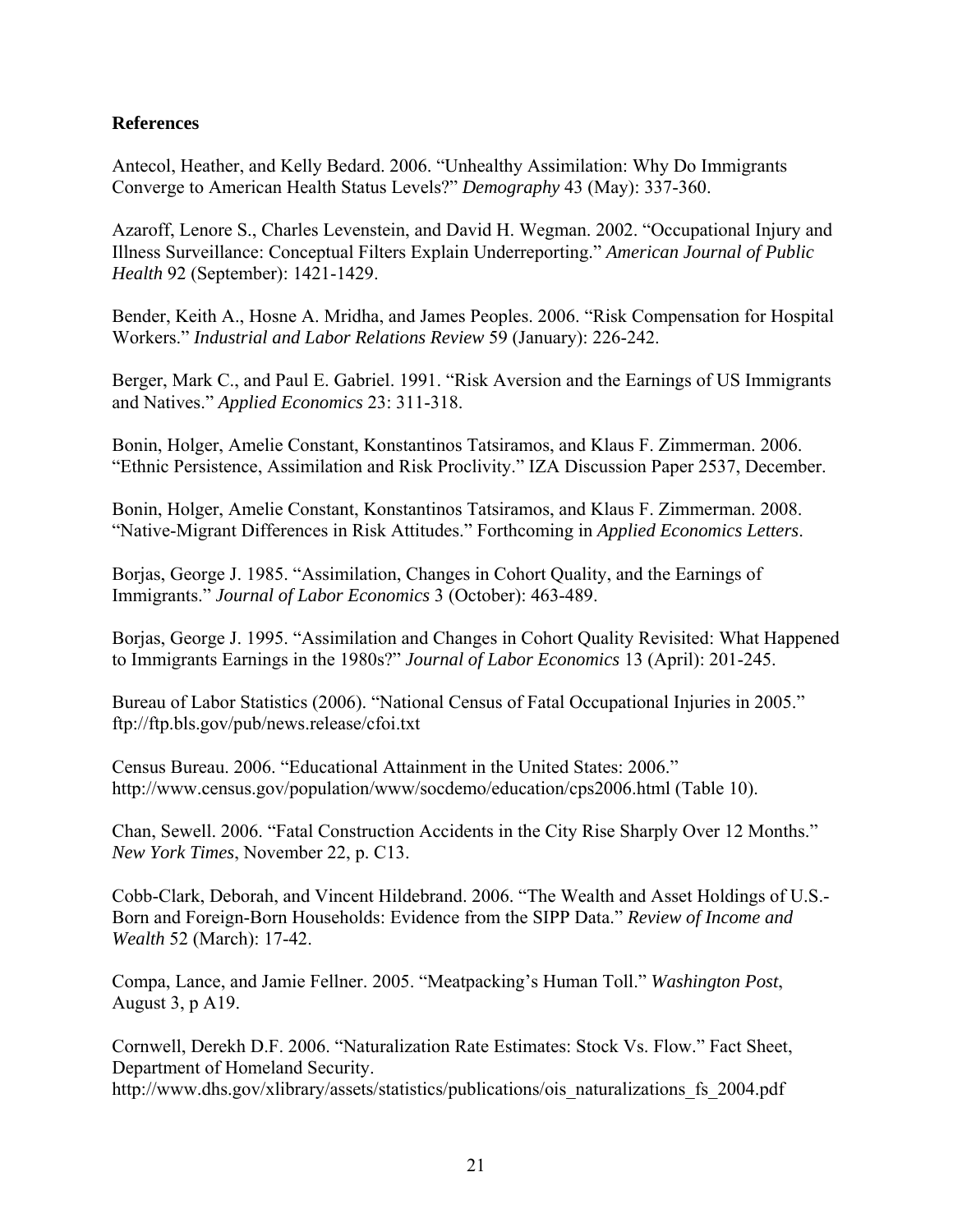Fletcher, Laurel E., Phuong Pham, Eric Stover, and Patrick Vinck (2006). "Rebuilding after Katrina: A Population-Based Study of Labor and Human Rights in New Orleans." International Human Rights Clinic, Boalt Hall School of Law, University of California, Berkeley.

Grieco, Elizabeth. 2003. "English Abilities of the US Foreign-Born Population." Migration Information Source. http://www.migrationinformation.org/USFocus/display.cfm?ID=84

Hamermesh, Daniel S. 1998. "Immigration and the Quality of Jobs." Pp. 75-106 in Daniel S. Hamermesh and Frank D. Bean, eds., *Help or Hindrance? The Economic Implications of Immigration for African Americans.* New York: Russell Sage Foundation.

Hoefer, Michael, Nancy Rytina, and Christopher Campbell. 2007. "Estimates of the Unauthorized Immigrant Population Residing in the United States: January 2006." Fact Sheet, Department of Homeland Security. http://www.dhs.gov/xlibrary/assets/statistics/publications/ill\_pe\_2006.pdf

Loh, Katherine, and Scott Richardson. 2004. "Foreign-born Workers: Trends in Fatal Occupational Injuries, 1996-2001." *Monthly Labor Review* 127 (June): 42-53.

Mather, Mark, Kerri L. Rivers, and Linda A. Jacobsen (2005). "The American Community Survey." *Population Bulletin* 60 (September): 1-20.

McHugh, Margie, Julia Gelatt, and Michael Fix (2007). "Adult English Language Instruction in the United States: Determining Need and Investing Wisely." Mimeo, Migration Policy Institute, July. http://www.migrationpolicy.org/pubs/NCIIP\_English\_Instruction073107.pdf

Mehta, Chirag, Nik Theodore, Iliana Mora, and Jennifer Wade (2002). "Chicago's Undocumented Immigrants: An Analysis of Wages, Working Conditions, and Economic Contributions." University of Illinois at Chicago Center for Urban Economic Development. http://www.uic.edu/cuppa/uicued/npublications/recent/undoc\_full.pdf

National Research Council. 2003. *Safety is Seguridad*. Washington, DC: National Academies Press.

Passel, Jeffrey S. 2006. "The Size and Characteristics of the Unauthorized Migrant Population in the U.S." Pew Hispanic Center Research Report. http://pewhispanic.org/files/reports/61.pdf

Pransky, Glenn, et al. 2002. "Occupational Risks and Injuries in Non-Agricultural Immigrant Latino Workers." *American Journal of Industrial Medicine* 42: 117-123.

Richardson, Scott. 2005. "Fatal Work Injuries among Foreign-Born Hispanic Workers." *Monthly Labor Review Virtual Essay* available online at http://www.bls.gov/opub/mlr/2005/10/ressum.pdf

Richardson, Scott, John Ruser, and Peggy Suarez. 2003. "Hispanic Workers in the United States: An Analysis of Employment Distributions, Fatal Occupational Injuries, and Non-fatal Occupational Injuries and Illnesses." Pp. 43-82 in National Research Council, *Safety is Seguridad*. Washington, DC: National Academies Press.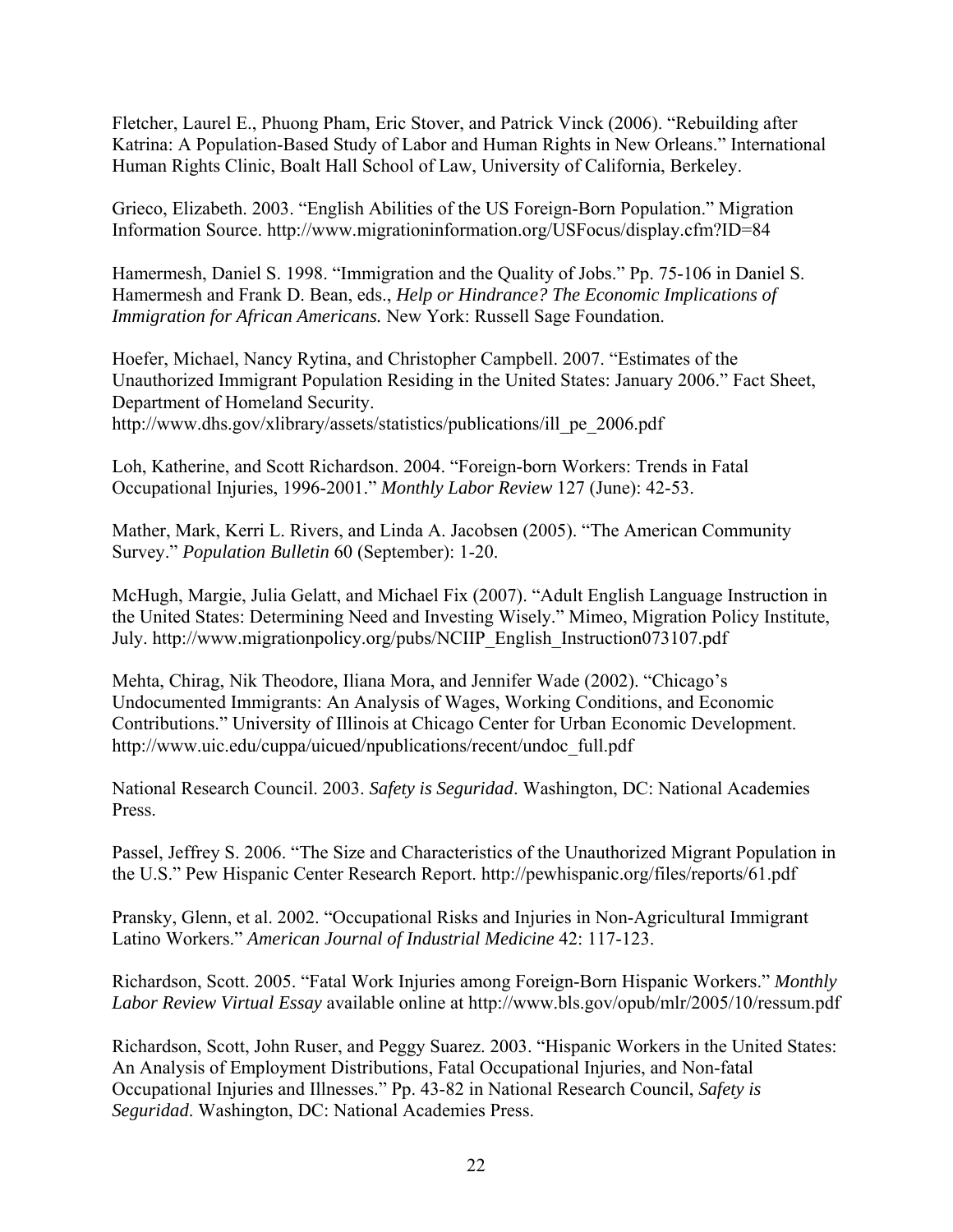Rosen, Sherwin. 1986. "The Theory of Equalizing Differences." Pp. 641-692 in Orley Ashenfelter and Richard Layard, eds., *Handbook of Labor Economics*. Amsterdam: North Holland.

Sandy, Robert, and Robert F. Elliott. 1996. "Unions and Risk: Their Impact on the Level of Compensation for Fatal Risk." *Economica* 63 (May): 291-309.

Scherzer, Teresa, Reiner Rugulies, and Niklas Krause. 2005. "Work-Related Pain and Injury and Barriers to Workers' Compensation Among Las Vegas Hotel Room Cleaners." *American Journal of Public Health* 95 (March): 483-488.

Seminario, Peg. 2007. "Is OSHA Working for Working People?" Testimony before the Senate Employment and Worker Safety Subcommittee. http://www.help.senate.gov/Hearings/2007\_04\_26/Seminario.pdf

Sincavage, Jessica R. 2005. "Fatal Occupational Injuries among Asian Workers." *Monthly Labor Review* 128 (October): 49-55.

Smith, Robert S. 1979. "Compensating Wage Differentials and Public Policy: A Review." *Industrial and Labor Relations Review* 32 (April): 339-352.

Viscusi, W. Kip. 1978. "Wealth Effects and Earnings Premiums for Job Hazards." *Review of Economics and Statistics* 60 (August): 408-416.

Viscusi, W. Kip. 1993. "The Value of Risks to Life and Health." *Journal of Economic Literature* 31 (December): 1912-1946.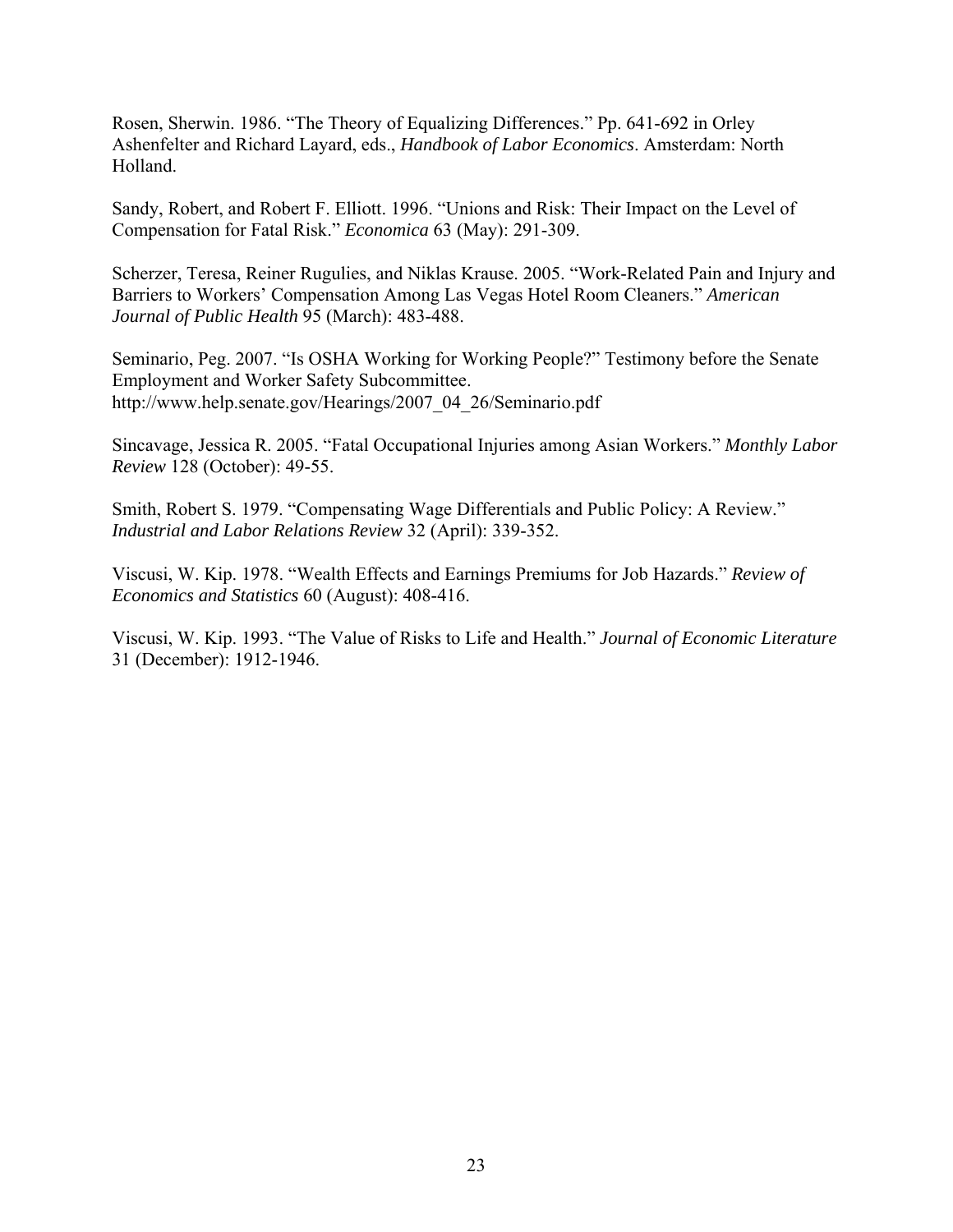**Figure 1 Overall Fatality Rate and Fatalities to Foreign-Born Workers**

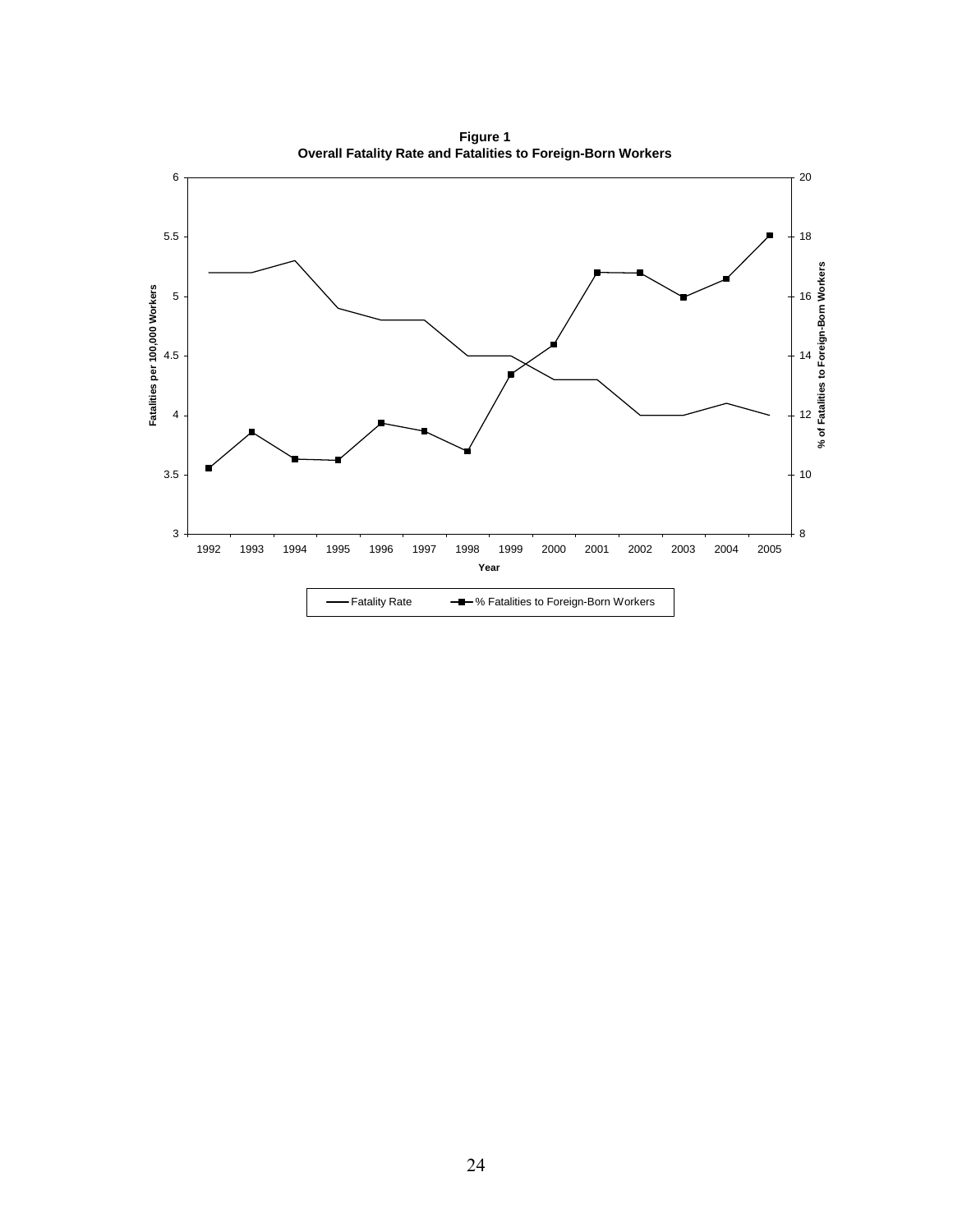| <b>Table 1</b> |                                              |  |
|----------------|----------------------------------------------|--|
|                | <b>Descriptive Statistics for ACS Sample</b> |  |

|                              | <b>Natives</b> |           | Immigrants |           |  |
|------------------------------|----------------|-----------|------------|-----------|--|
|                              | Mean           | <b>SD</b> | Mean       | <b>SD</b> |  |
| Individual characteristics:  |                |           |            |           |  |
| Female                       | 0.47           | 0.50      | 0.39       | 0.49      |  |
| Age                          | 39.13          | 13.48     | 38.44      | 11.94     |  |
| Married                      | 0.53           | 0.50      | 0.62       | 0.48      |  |
| Divorced, widowed, separated | 0.16           | 0.37      | 0.12       | 0.32      |  |
| Never married                | 0.31           | 0.46      | 0.26       | 0.44      |  |
| White (non-Hispanic)         | 0.81           | 0.40      | 0.18       | 0.38      |  |
| Black (non-Hispanic)         | 0.11           | 0.31      | 0.08       | 0.27      |  |
| Other race (non-Hispanic)    | 0.02           | 0.14      | 0.24       | 0.42      |  |
| Hispanic                     | 0.07           | 0.25      | 0.51       | 0.50      |  |
| No high school diploma       | 0.10           | 0.31      | 0.32       | 0.47      |  |
| High school diploma          | 0.31           | 0.46      | 0.24       | 0.43      |  |
| Some college                 | 0.33           | 0.47      | 0.19       | 0.39      |  |
| College degree               | 0.25           | 0.43      | 0.25       | 0.43      |  |
| Years in U.S.                |                |           | 15.71      | 11.40     |  |
| Speaks only English at home  | 0.93           | 0.25      | 0.15       | 0.36      |  |
| Speaks English very well     | 0.06           | 0.23      | 0.32       | 0.47      |  |
| Speaks English well          | 0.007          | 0.083     | 0.21       | 0.41      |  |
| Speaks English not well      | 0.004          | 0.062     | 0.22       | 0.41      |  |
| Speaks English not at all    | 0.001          | 0.025     | 0.10       | 0.30      |  |
| N                            | 1,492,416      |           | 215,223    |           |  |
| Injury and fatality rates:   |                |           |            |           |  |
| Industry injury rate         | 140.55         | 87.99     | 148.74     | 84.92     |  |
| Occupation injury rate       | 108.83         | 118.50    | 139.69     | 129.15    |  |
| Industry fatality rate       | 4.71           | 9.57      | 6.50       | 12.19     |  |
| Occupation fatality rate     | 5.93           | 56.79     | 7.54       | 66.95     |  |

Note: Observations are weighted using the person weights in the ACS. The sample only includes individuals aged 16 and older who are employed in the private sector and not self-employed. Injury rates are per 10,000 workers, and fatality rates per 100,000 workers.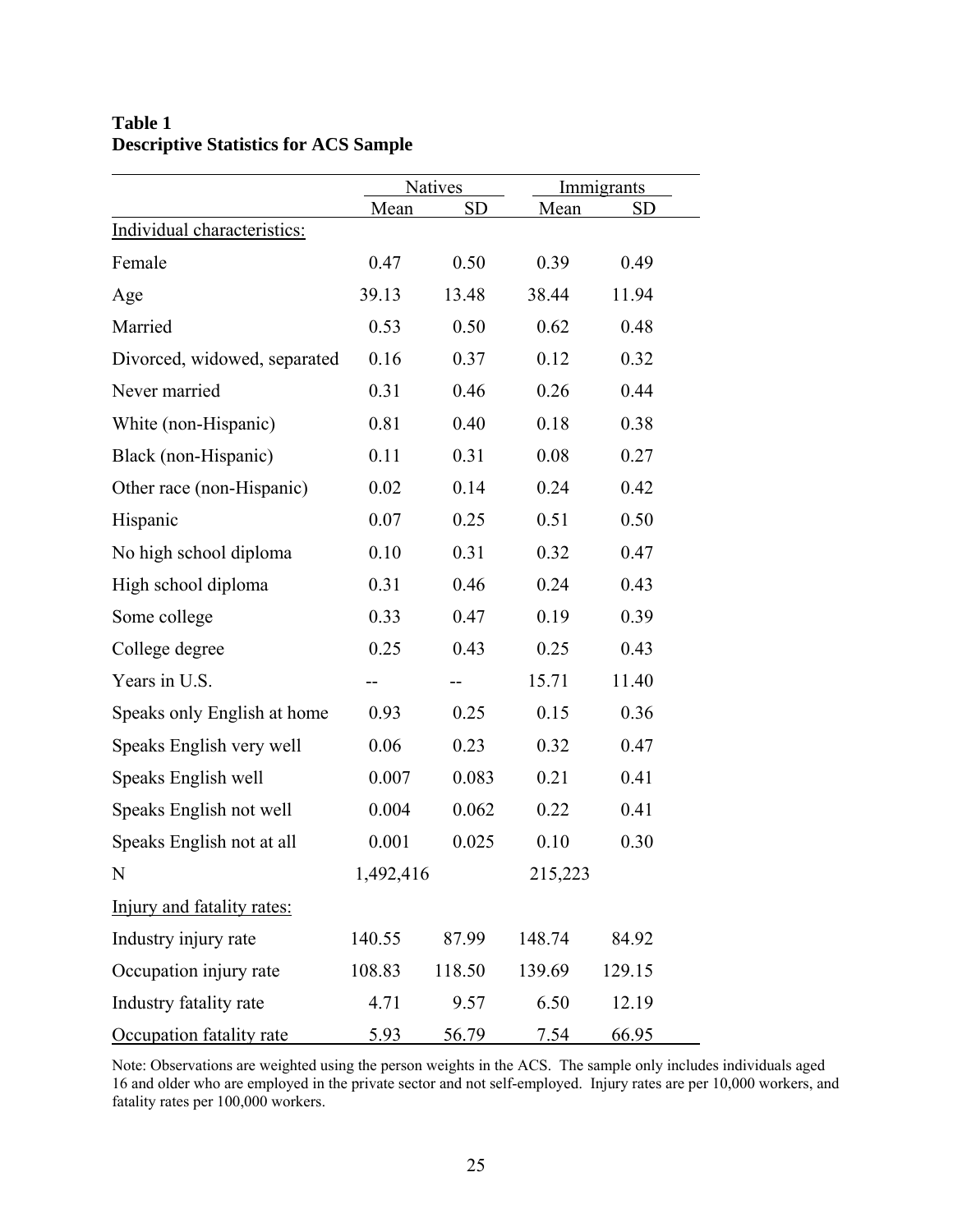|                             | Industry    | Occupation  | Industry             | Occupation           |
|-----------------------------|-------------|-------------|----------------------|----------------------|
|                             | Injury Rate | Injury Rate | <b>Fatality Rate</b> | <b>Fatality Rate</b> |
| No high school diploma      | 166.86      | 175.72      | 8.26                 | 10.45                |
| High school diploma         | 158.40      | 146.12      | 6.09                 | 7.47                 |
| Some college                | 140.01      | 102.86      | 4.23                 | 5.03                 |
| College degree              | 110.63      | 53.74       | 2.84                 | 3.74                 |
| Speaks only English at home | 140.51      | 108.46      | 4.69                 | 5.90                 |
| Speaks English very well    | 133.43      | 100.80      | 4.38                 | 5.38                 |
| Speaks English well         | 152.53      | 145.42      | 6.36                 | 7.44                 |
| Speaks English not well     | 166.35      | 184.35      | 8.53                 | 9.88                 |
| Speaks English not at all   | 176.16      | 210.27      | 12.46                | 13.69                |

**Table 2 Average Injury and Fatality Rates by Education and English Ability**

Note: Injury rates are per 10,000 workers, and fatality rates per 100,000 workers.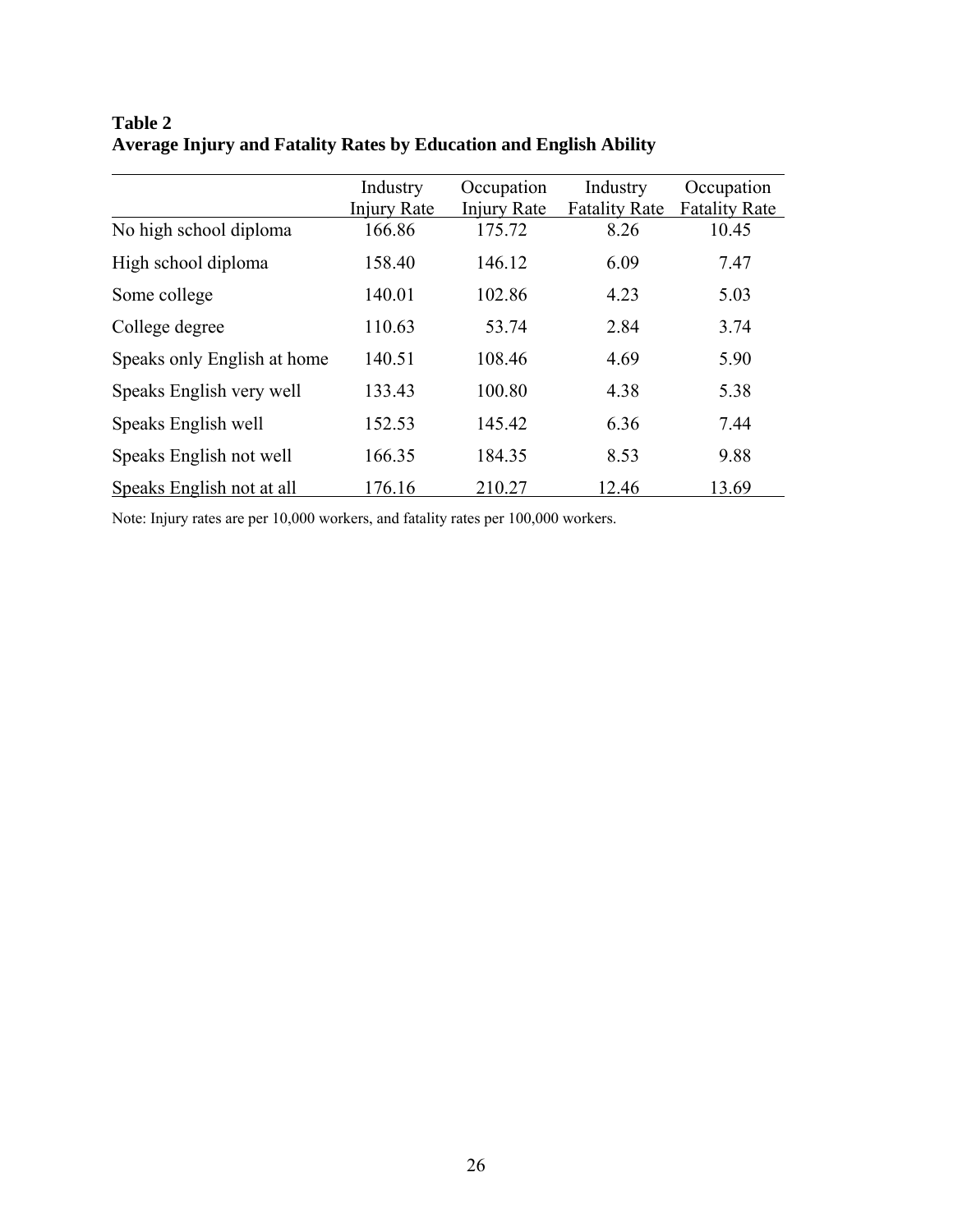|                              | <b>Industry Injury Rate</b> |           | Occupation Injury Rate |          | <b>Industry Fatality Rate</b> |           | <b>Occupation Fatality Rate</b> |          |
|------------------------------|-----------------------------|-----------|------------------------|----------|-------------------------------|-----------|---------------------------------|----------|
|                              | Coeff.                      | <b>SE</b> | Coeff.                 | $\rm SE$ | Coeff.                        | <b>SE</b> | Coeff.                          | $\rm SE$ |
| Immigrant                    | 5.747                       | 4.384     | $10.687*$              | 5.985    | $0.828**$                     | 0.404     | $-0.535$                        | 1.060    |
| Female                       | $-28.986**$                 | 11.679    | $-64.315***14.611$     |          | $-4.197***$                   | 1.064     | $-7.265***$                     | 1.548    |
| Age                          | 1.784**                     | 0.746     | $2.036**$              | 0.794    | $0.143**$                     | 0.072     | $0.137**$                       | 0.063    |
| Age <sup>2</sup>             | $-0.019**$                  | 0.008     | $-0.024***$            | 0.008    | $-0.002***$                   | 0.001     | $-0.002**$                      | 0.001    |
| Married                      | 1.741                       | 2.343     | $-3.294$               | 2.679    | $0.422**$                     | 0.202     | $0.675**$                       | 0.239    |
| Divorced, widowed, separated | $6.036***$                  | 1.750     | $5.061***$             | 1.890    | $0.561***$                    | 0.200     | $0.657***$                      | 0.176    |
| <b>Black</b>                 | 9.058                       | 6.485     | 15.507**               | 7.450    | $-0.723*$                     | 0.421     | $-1.526**$                      | 0.742    |
| Other race                   | $-11.428***$                | 4.313     | $-11.932***$           | 3.707    | $-1.639***$                   | 0.451     | $-1.526***$                     | 0.742    |
| Hispanic                     | 5.218***                    | 1.644     | $11.316***$            | 2.809    | 0.360                         | 0.364     | $-0.013$                        | 0.515    |
| No high school diploma       | 6.370                       | 4.101     | $17.008***$            | 4.661    | $1.353**$                     | 0.622     | 2.215**                         | 1.081    |
| Some college                 | $-15.442***$                | 4.173     | $-36.735***$           | 5.844    | $-1.511***$                   | 0.417     | $-1.955***$                     | 0.539    |
| College degree               | $-45.605***$                | 9.211     | $-87.597***13.265$     |          | $-3.140***$                   | 0.876     | $-3.703***$                     | 1.179    |
| Years in U.S.                | $-0.172$                    | 0.141     | $-0.211$               | 0.153    | $-0.025*$                     | 0.013     | 0.026                           | 0.047    |
| Speaks English very well     | $-2.009$                    | 1.431     | $-5.796***$            | 1.525    | $-0.351*$                     | 0.196     | $-0.386**$                      | 0.185    |
| Speaks English well          | 5.124**                     | 2.574     | 15.096***              | 2.702    | 0.369                         | 0.336     | 0.244                           | 0.261    |
| Speaks English not well      | 6.936                       | 4.802     | 29.478***              | 7.402    | 1.186                         | 0.738     | 1.139                           | 0.787    |
| Speaks English not at all    | 11.064**                    | 5.149     | 42.687*** 14.478       |          | 4.329                         | 2.871     | 4.199*                          | 2.391    |
| Adjusted $R^2$               | 0.093                       |           | 0.208                  |          | 0.090                         |           | 0.006                           |          |
| $\underline{N}$              | 1,707,639                   |           | 1,699,721              |          | 1,706,030                     |           | 1,704,027                       |          |

## **Table 3 Relationship between Individual Characteristics and Injury and Fatality Rates**

 $* p < 0.01; ** p < 0.05; *** p < 0.01$  Note: Regressions also include controls for state and survey year. Observations are weighted using the person weights in the ACS. Standard errors are clustered on industry or occupation.